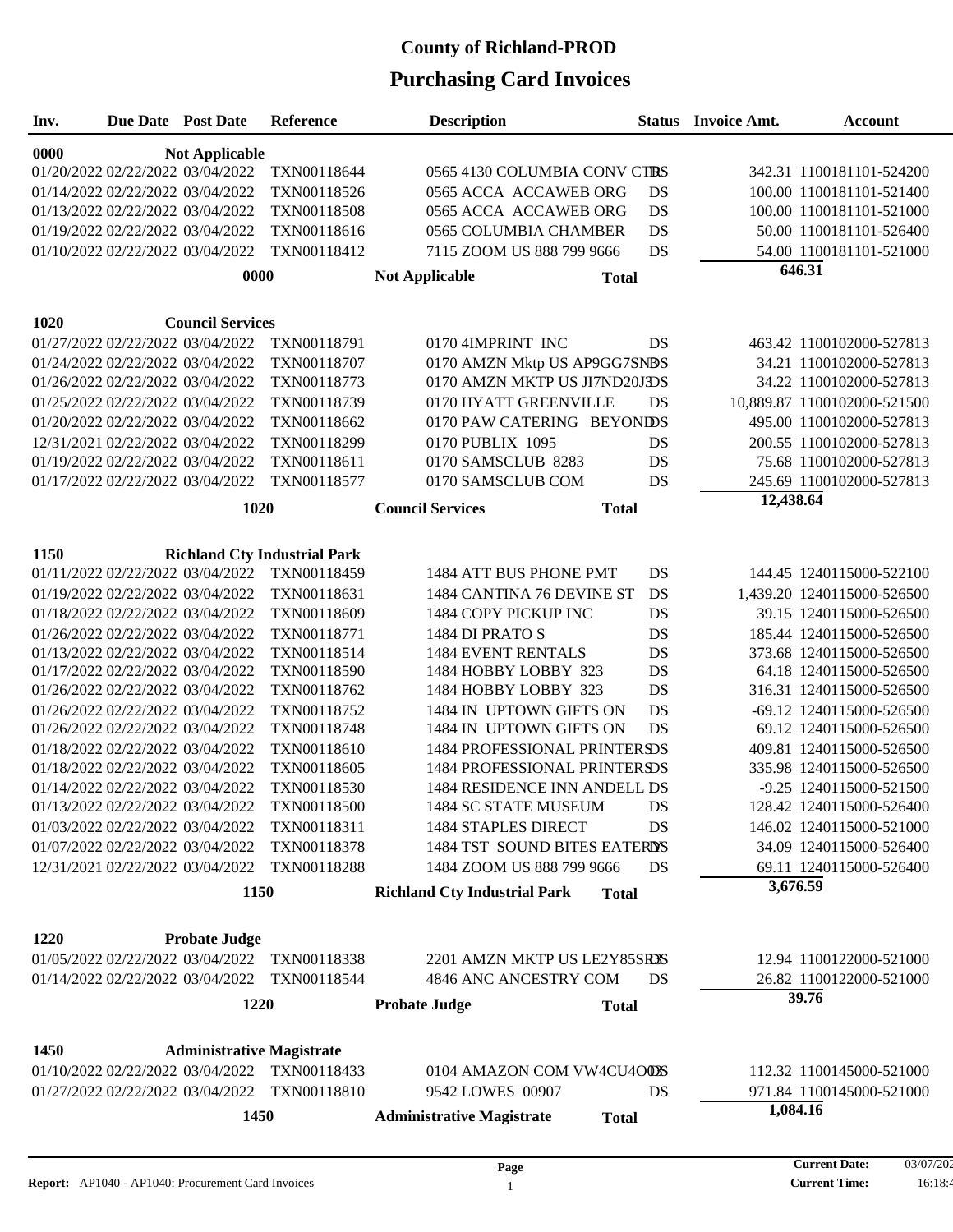| Inv.                             | <b>Due Date</b> Post Date     | Reference                                    | <b>Description</b>                            | Status    | <b>Invoice Amt.</b> | <b>Account</b>             |
|----------------------------------|-------------------------------|----------------------------------------------|-----------------------------------------------|-----------|---------------------|----------------------------|
|                                  |                               |                                              |                                               |           |                     |                            |
| 1550                             | <b>Unassigned Departments</b> |                                              |                                               |           |                     |                            |
| 01/13/2022 02/22/2022 03/04/2022 |                               | TXN00118506                                  | 1889 FSP SOUTH CAROLINA BARS                  |           |                     | 495.00 1100155000-526400   |
| 01/25/2022 02/22/2022 03/04/2022 |                               | TXN00118740                                  | 1889 FSP SOUTH CAROLINA BARS                  |           |                     | 216.00 1100155000-521200   |
| 01/27/2022 02/22/2022 03/04/2022 |                               | TXN00118792                                  | 1889 FSP SOUTH CAROLINA BARS                  |           |                     | 250.00 1100155000-526400   |
|                                  | 1550                          |                                              | <b>Unassigned Departments</b><br><b>Total</b> |           | 961.00              |                            |
|                                  |                               |                                              |                                               |           |                     |                            |
| 1570                             | <b>Clerk of Court</b>         |                                              |                                               |           |                     |                            |
| 01/21/2022 02/22/2022 03/04/2022 |                               | TXN00118666                                  | 4788 CABLE AND CONNECTIONSS                   |           |                     | 1,148.86 1100157000-521000 |
|                                  |                               |                                              |                                               |           | 1,148.86            |                            |
|                                  | 1570                          |                                              | <b>Clerk of Court</b><br><b>Total</b>         |           |                     |                            |
|                                  |                               |                                              |                                               |           |                     |                            |
| <b>1610</b>                      | <b>County Administrator</b>   |                                              |                                               |           |                     |                            |
| 01/26/2022 02/22/2022 03/04/2022 |                               | TXN00118751                                  | 2231 OFFICE DEPOT 1214                        | DS        |                     | 1.72 1100161000-521000     |
| 01/24/2022 02/22/2022 03/04/2022 |                               | TXN00118701                                  | 2231 OFFICE DEPOT 2349                        | DS        |                     | 52.52 1100161000-521000    |
| 01/26/2022 02/22/2022 03/04/2022 |                               | TXN00118768                                  | 2231 THE STATE NEWSPAPER DS                   |           |                     | 13.99 1100161000-526500    |
| 01/19/2022 02/22/2022 03/04/2022 |                               | TXN00118630                                  | 7135 4IMPRINT INC                             | DS        |                     | 546.08 1100161000-526400   |
| 01/26/2022 02/22/2022 03/04/2022 |                               | TXN00118767                                  | 7135 WALMART COM AA                           | <b>DS</b> |                     | 31.42 1100161000-526400    |
|                                  |                               |                                              |                                               |           |                     | 645.73                     |
|                                  | 1610                          |                                              | <b>County Administrator</b><br><b>Total</b>   |           |                     |                            |
|                                  |                               |                                              |                                               |           |                     |                            |
| 1611                             | <b>Public Information</b>     |                                              |                                               |           |                     |                            |
| 01/04/2022 02/22/2022 03/04/2022 |                               | TXN00118320                                  | 6587 MAILCHIMP MISC                           | DS        |                     | 95.03 1100161100-526100    |
| 11/04/2021 12/24/2021 02/16/2022 |                               | TXN00117257                                  | <b>6587 PAYPAL ECTAY</b>                      | DS        |                     | 625.00 1100161100-526500   |
| 01/03/2022 02/22/2022 03/04/2022 |                               | TXN00118310                                  | 6587 SPECTRUM                                 | <b>DS</b> |                     | 87.25 1100161100-542100    |
| 01/10/2022 02/22/2022 03/04/2022 |                               | TXN00118406                                  | 6587 STK Shutterstock                         | DS        |                     | 29.00 1100161100-526500    |
|                                  |                               |                                              |                                               |           |                     |                            |
|                                  | 1611                          |                                              | <b>Public Information</b>                     |           | 836.28              |                            |
|                                  |                               |                                              | <b>Total</b>                                  |           |                     |                            |
|                                  |                               |                                              |                                               |           |                     |                            |
| 1615                             | <b>County Risk Management</b> |                                              |                                               |           |                     |                            |
| 10/04/2021 12/24/2021 02/16/2022 |                               | TXN00116593                                  | 2369 MARRIOTT MYTRLE                          | DS        |                     | 163.85 1100161500-526400   |
| 10/08/2021 12/24/2021 02/16/2022 |                               | TXN00116690                                  | 2369 MARRIOTT MYTRLE                          | DS        |                     | 326.98 1100161500-526400   |
| 11/09/2021 12/24/2021 02/16/2022 |                               | TXN00117364                                  | 2369 MARRIOTT MYTRLE                          | DS        |                     | -111.03 1100161500-526400  |
| 10/08/2021 12/24/2021 02/16/2022 |                               | TXN00116692                                  | 2369 MARRIOTT MYTRLE                          | DS        |                     | 326.98 1100161500-526400   |
| 10/08/2021 12/24/2021 02/16/2022 |                               | TXN00116711                                  | 2369 MARRIOTT MYTRLE                          | DS        |                     | 326.98 1100161500-526400   |
| 10/08/2021 12/24/2021 02/16/2022 |                               | TXN00116712                                  | 2369 MARRIOTT MYTRLE                          | DS        |                     | 438.01 1100161500-526400   |
| 10/08/2021 12/24/2021 02/16/2022 |                               | TXN00116713                                  | 2369 MARRIOTT MYTRLE                          | DS        |                     | 326.98 1100161500-526400   |
| 10/04/2021 12/24/2021 02/16/2022 |                               | TXN00116576                                  | 2369 MARRIOTT MYTRLE                          | DS        |                     | 163.85 1100161500-526400   |
| 10/04/2021 12/24/2021 02/16/2022 |                               | TXN00116596                                  | 2369 MARRIOTT MYTRLE                          | DS        |                     | 163.85 1100161500-526400   |
| 10/04/2021 12/24/2021 02/16/2022 |                               | TXN00116550                                  | 2369 MARRIOTT MYTRLE                          | DS        |                     | 163.85 1100161500-526400   |
| 10/04/2021 12/24/2021 02/16/2022 |                               | TXN00116552                                  | 2369 MARRIOTT MYTRLE                          | DS        |                     | 163.85 1100161500-526400   |
| 11/22/2021 12/24/2021 02/16/2022 |                               | TXN00117612                                  | 2369 THE INSTITUTES                           | DS        |                     | 345.00 1100161500-526400   |
| 10/04/2021 12/24/2021 02/16/2022 |                               | TXN00116580                                  | 4519 OFFICE DEPOT 2127                        | DS        |                     | 290.46 1100161500-521000   |
| 11/08/2021 12/24/2021 02/16/2022 |                               | TXN00117326                                  | 4519 THE HOME DEPOT 1109                      | DS        |                     | 564.78 1100161500-521000   |
| 09/20/2021 12/24/2021 02/16/2022 |                               | TXN00116240                                  | PAYPAL SCWCEA                                 | DS        |                     | 650.00 1100161500-526400   |
| 09/20/2021 12/24/2021 02/16/2022 |                               | TXN00116241                                  | PAYPAL SCWCEA                                 | DS        |                     | 650.00 1100161500-526400   |
| 09/20/2021 12/24/2021 02/16/2022 |                               | TXN00116260                                  | PAYPAL SCWCEA                                 | DS        |                     | 650.00 1100161500-526400   |
|                                  | 1615                          |                                              | <b>County Risk Management</b><br><b>Total</b> |           | 5,604.39            |                            |
|                                  |                               |                                              |                                               |           |                     |                            |
| 1616                             | <b>County Ombudsman</b>       |                                              |                                               |           |                     |                            |
|                                  |                               | 10/07/2021 12/24/2021 02/16/2022 TXN00116661 | 8224 AMZN MKTP US 2C9E18I6DS                  |           |                     | 35.63 1100161600-521000    |
| 01/06/2022 02/22/2022 03/04/2022 |                               | TXN00118343                                  | 8224 OFFICE DEPOT 2349                        | DS        |                     | 26.99 1100161600-521000    |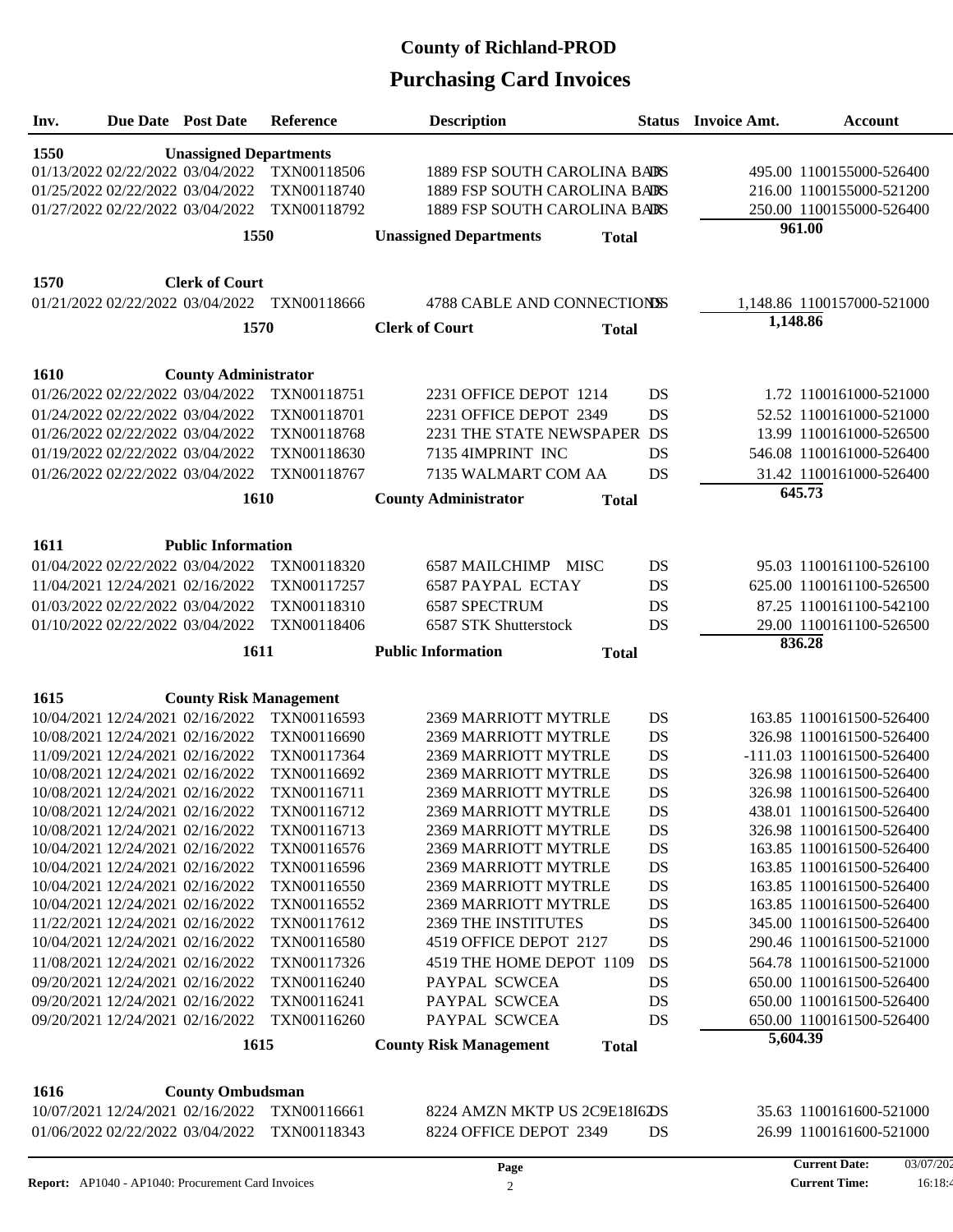| Inv. | Due Date Post Date               |                                                      | Reference                                    | <b>Description</b>                                   |              | <b>Status</b> | <b>Invoice Amt.</b> | <b>Account</b>                                       |
|------|----------------------------------|------------------------------------------------------|----------------------------------------------|------------------------------------------------------|--------------|---------------|---------------------|------------------------------------------------------|
|      |                                  | 01/07/2022 02/22/2022 03/04/2022                     | TXN00118368                                  | 8224 OFFICE DEPOT 2349                               |              | DS            |                     | 26.99 1100161600-521000                              |
|      |                                  | 1616                                                 |                                              | <b>County Ombudsman</b>                              | <b>Total</b> |               | 89.61               |                                                      |
|      |                                  |                                                      |                                              |                                                      |              |               |                     |                                                      |
| 1635 |                                  | <b>County Attorney</b>                               |                                              |                                                      |              |               |                     |                                                      |
|      |                                  |                                                      | 01/17/2022 02/22/2022 03/04/2022 TXN00118588 | 2656 FSP SOUTH CAROLINA BARS                         |              |               |                     | 295.00 1100163500-526400                             |
|      |                                  | 1635                                                 |                                              | <b>County Attorney</b>                               |              |               | 295.00              |                                                      |
|      |                                  |                                                      |                                              |                                                      | <b>Total</b> |               |                     |                                                      |
| 1640 |                                  |                                                      | <b>Community and Government Svcs</b>         |                                                      |              |               |                     |                                                      |
|      |                                  |                                                      | 01/07/2022 02/22/2022 03/04/2022 TXN00118372 | 7115 OFFICE DEPOT 2349                               |              | DS            |                     | 47.92 1100164000-521000                              |
|      |                                  |                                                      |                                              |                                                      |              |               | 47.92               |                                                      |
|      |                                  | 1640                                                 |                                              | <b>Community and Government SvcsTotal</b>            |              |               |                     |                                                      |
| 1680 |                                  | <b>Board of Registration</b>                         |                                              |                                                      |              |               |                     |                                                      |
|      |                                  | 01/27/2022 02/22/2022 03/04/2022                     | TXN00118778                                  | <b>2832 ELECTION CENTER</b>                          |              | DS            |                     | 479.00 1100168000-521000                             |
|      |                                  | 01/27/2022 02/22/2022 03/04/2022                     | TXN00118798                                  | <b>2832 ELECTION CENTER</b>                          |              | DS            |                     | 499.00 1100168000-521000                             |
|      |                                  | 01/04/2022 02/22/2022 03/04/2022                     | TXN00118321                                  | 7181 Amazon Prime K16J41AV3 DS                       |              |               |                     | 14.03 1100168000-521000                              |
|      |                                  | 1680                                                 |                                              | <b>Board of Registration</b>                         | <b>Total</b> |               | 992.03              |                                                      |
|      |                                  |                                                      |                                              |                                                      |              |               |                     |                                                      |
| 1720 |                                  | <b>Auditor</b>                                       |                                              |                                                      |              |               |                     |                                                      |
|      |                                  | 01/21/2022 02/22/2022 03/04/2022                     | TXN00118668                                  | 0934 BEACH COVE RESORT INDS                          |              |               |                     | 116.48 1100172000-526400                             |
|      |                                  | 01/21/2022 02/22/2022 03/04/2022                     | TXN00118671                                  | 0934 BEACH COVE RESORT INDS                          |              |               |                     | 116.48 1100172000-526400                             |
|      |                                  | 01/21/2022 02/22/2022 03/04/2022                     | TXN00118688                                  | 0934 BEACH COVE RESORT INDS                          |              |               |                     | 116.48 1100172000-526400                             |
|      |                                  | 01/19/2022 02/22/2022 03/04/2022                     | TXN00118621                                  | 0934 CDW GOVT 1720                                   |              | DS            |                     | 285.12 1100172000-521000                             |
|      |                                  | 01/14/2022 02/22/2022 03/04/2022                     | TXN00118533                                  | 0934 LE BLEU ENTERPRISES                             |              | DS            |                     | 78.07 1100172000-521000                              |
|      | 10/22/2021 12/24/2021 02/16/2022 |                                                      | TXN00117003                                  | 0934 MARRIOTT MYTRLE                                 |              | DS            |                     | 880.66 1100172000-526400                             |
|      | 01/10/2022 02/22/2022 03/04/2022 |                                                      | TXN00118432                                  | 0934 OFFICE DEPOT 2349                               |              | DS            |                     | 73.30 1100172000-521000                              |
|      |                                  | 01/07/2022 02/22/2022 03/04/2022                     | TXN00118388                                  | 0934 OFFICEMAX OFFICEDEPTDS                          |              |               |                     | 209.28 1100172000-521000                             |
|      |                                  | 01/27/2022 02/22/2022 03/04/2022                     | TXN00118779                                  | 3628 HOBBY LOBBY 562                                 |              | DS            |                     | 68.97 1100172000-521000                              |
|      |                                  | 01/26/2022 02/22/2022 03/04/2022                     | TXN00118753                                  | 3628 HOMEGOODS 0547                                  |              | DS            |                     | 117.68 1100172000-521000                             |
|      |                                  | 01/26/2022 02/22/2022 03/04/2022                     | TXN00118760                                  | 3628 HOMEGOODS 0555                                  |              | DS            |                     | 21.59 1100172000-521000                              |
|      |                                  | 01/27/2022 02/22/2022 03/04/2022                     | TXN00118803<br>TXN00118741                   | 3628 HOMEGOODS 0555                                  |              | DS            |                     | 26.99 1100172000-521000<br>160.92 1100172000-521000  |
|      |                                  | 01/25/2022 02/22/2022 03/04/2022                     |                                              | 3628 WHIT ASH FURNISHINGS DS                         |              |               | 2,272.02            |                                                      |
|      |                                  | 1720                                                 |                                              | <b>Auditor</b>                                       | <b>Total</b> |               |                     |                                                      |
|      |                                  |                                                      |                                              |                                                      |              |               |                     |                                                      |
| 1730 |                                  | <b>Treasurer</b><br>01/27/2022 02/22/2022 03/04/2022 |                                              |                                                      |              | DS            |                     |                                                      |
|      |                                  | 01/03/2022 02/22/2022 03/04/2022                     | TXN00118808<br>TXN00118302                   | 7114 CDW GOVT R346494<br>7114 HONEYBAKED HAM 0901 DS |              |               |                     | 324.00 1100173000-521000<br>334.97 1100173000-524200 |
|      |                                  | 01/27/2022 02/22/2022 03/04/2022                     | TXN00118794                                  | 7114 SMITH RUBBER STAMPS DS                          |              |               |                     | 13.50 1100173000-521000                              |
|      |                                  |                                                      |                                              |                                                      |              |               | 672.47              |                                                      |
|      |                                  | 1730                                                 |                                              | <b>Treasurer</b>                                     | <b>Total</b> |               |                     |                                                      |
| 1740 |                                  | <b>Business Service Center</b>                       |                                              |                                                      |              |               |                     |                                                      |
|      |                                  | 10/06/2021 12/24/2021 02/16/2022                     | TXN00116632                                  | 7832 PAYFLOW PAYPAL                                  |              | DS            |                     | 20.00 1100174000-547100                              |
|      |                                  | 11/04/2021 12/24/2021 02/16/2022                     | TXN00117260                                  | 7832 PAYFLOW PAYPAL                                  |              | DS            |                     | 20.00 1100174000-547100                              |
|      |                                  | 01/06/2022 02/22/2022 03/04/2022                     | TXN00118347                                  | 7832 PAYFLOW PAYPAL                                  |              | DS            |                     | 30.00 1100174000-547100                              |
|      |                                  | 01/19/2022 02/22/2022 03/04/2022                     | TXN00118629                                  | 8681 Municipal Assoc of SC                           |              | DS            |                     | 90.00 1100174000-521400                              |
|      |                                  | 09/06/2021 12/24/2021 02/16/2022                     | TXN00115945                                  | PAYFLOW PAYPAL                                       |              | DS            |                     | 30.00 1100174000-547100                              |
|      |                                  | 1740                                                 |                                              | <b>Business Service Center</b>                       | <b>Total</b> |               | 190.00              |                                                      |
|      |                                  |                                                      |                                              |                                                      |              |               |                     |                                                      |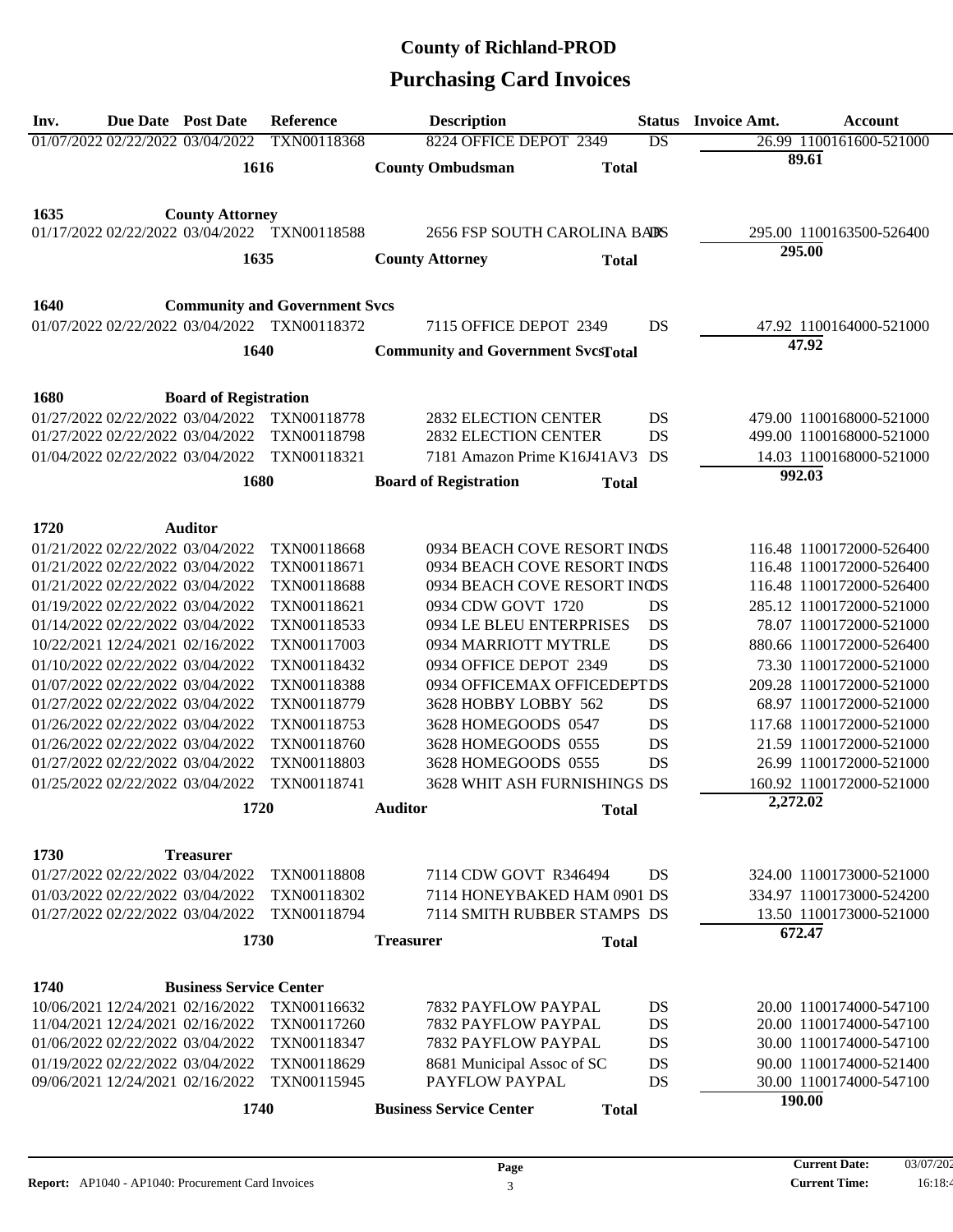| Inv. |                                                                      | <b>Due Date Post Date</b>     | Reference                  | <b>Description</b>                     | <b>Status</b> | <b>Invoice Amt.</b> | <b>Account</b>                                      |
|------|----------------------------------------------------------------------|-------------------------------|----------------------------|----------------------------------------|---------------|---------------------|-----------------------------------------------------|
| 1755 |                                                                      | <b>Assessor</b>               |                            |                                        |               |                     |                                                     |
|      | 01/06/2022 02/22/2022 03/04/2022                                     |                               | TXN00118355                | 0416 AMZN Mktp US E71IG37K3DS          |               |                     | 254.28 1100175500-521000                            |
|      | 01/20/2022 02/22/2022 03/04/2022                                     |                               | TXN00118661                | 0416 BROTHER INTERNATIONALS            |               |                     | 475.16 1100175500-521000                            |
|      | 01/14/2022 02/22/2022 03/04/2022                                     |                               | TXN00118553                | 0416 SCARC                             | <b>DS</b>     |                     | 35.00 1100175500-521400                             |
|      | 01/06/2022 02/22/2022 03/04/2022                                     |                               | TXN00118348                | 0416 TRANSIT LEVEL CLINIC DS           |               |                     | 235.68 1100175500-521000                            |
|      |                                                                      | 1755                          |                            | <b>Assessor</b>                        |               | 1,000.12            |                                                     |
|      |                                                                      |                               |                            |                                        | <b>Total</b>  |                     |                                                     |
| 1808 |                                                                      | <b>Budget</b>                 |                            |                                        |               |                     |                                                     |
|      | 10/07/2021 12/24/2021 02/16/2022                                     |                               | TXN00116674                | 4302 APPLE SPICE COLUMBIADS            |               |                     | 262.99 1100180800-524200                            |
|      | 01/05/2022 02/22/2022 03/04/2022                                     |                               | TXN00118335                | 4302 GFOASC                            | DS            |                     | 129.00 1100180800-521400                            |
|      | 01/25/2022 02/22/2022 03/04/2022                                     |                               | TXN00118734                | 4302 GOVERNMENT FINANCE DS             |               |                     | 725.00 1100180800-521000                            |
|      | 01/20/2022 02/22/2022 03/04/2022                                     |                               | TXN00118636                | 4302 OFFICE DEPOT 1214                 | DS            |                     | 214.46 1100180800-521000                            |
|      | 01/17/2022 02/22/2022 03/04/2022                                     |                               | TXN00118573                | 4302 OFFICE DEPOT 1214                 | DS            |                     | 30.97 1100180800-521000                             |
|      | 01/20/2022 02/22/2022 03/04/2022                                     |                               | TXN00118654                | 4302 OFFICEMAX OFFICEDEPTDS            |               |                     | 19.63 1100180800-521000                             |
|      |                                                                      | 1808                          |                            | <b>Budget</b>                          | <b>Total</b>  | 1,382.05            |                                                     |
|      |                                                                      |                               |                            |                                        |               |                     |                                                     |
| 1809 |                                                                      | <b>Finance</b>                |                            |                                        |               |                     |                                                     |
|      | 10/07/2021 12/24/2021 02/16/2022                                     |                               | TXN00116674                | 4302 APPLE SPICE COLUMBIADS            |               |                     | 262.98 1100180900-524200                            |
|      | 01/13/2022 02/22/2022 03/04/2022                                     |                               | TXN00118519                | <b>4302 EAST COAST SPECIAL TEESS</b>   |               |                     | 435.98 1100180900-521000                            |
|      | 01/24/2022 02/22/2022 03/04/2022                                     |                               | TXN00118722                | 4302 GREATLAND COM                     | DS            |                     | 328.86 1100180900-521000                            |
|      | 01/06/2022 02/22/2022 03/04/2022                                     |                               | TXN00118357                | 4302 NATIONAL PRINT PROMOS             |               |                     | 90.50 1100180900-521000                             |
|      | 01/07/2022 02/22/2022 03/04/2022                                     |                               | TXN00118384                | 4302 NELCOSOLUTIONS COM DS             |               |                     | 1,072.76 1100180900-521000                          |
|      | 01/10/2022 02/22/2022 03/04/2022                                     |                               | TXN00118415                | 4302 OFFICE DEPOT 1214                 | DS            |                     | 26.11 1100180900-521000                             |
|      | 01/10/2022 02/22/2022 03/04/2022                                     |                               | TXN00118436                | 4302 OFFICE DEPOT 1214                 | DS            |                     | 95.64 1100180900-521000                             |
|      | 01/12/2022 02/22/2022 03/04/2022                                     |                               | TXN00118487                | 4302 OFFICE DEPOT 1214                 | DS            |                     | 33.47 1100180900-521000                             |
|      | 01/17/2022 02/22/2022 03/04/2022                                     |                               | TXN00118583                | 4302 OFFICE DEPOT 1214                 | DS            |                     | 114.05 1100180900-521000                            |
|      | 01/20/2022 02/22/2022 03/04/2022                                     |                               | TXN00118636                | 4302 OFFICE DEPOT 1214                 | DS            |                     | 50.13 1100180900-521000                             |
|      | 01/10/2022 02/22/2022 03/04/2022<br>01/10/2022 02/22/2022 03/04/2022 |                               | TXN00118437<br>TXN00118408 | 4302 PRINT 2 MAIL<br>4302 PRINT 2 MAIL | DS<br>DS      |                     | 84.12 1100180900-521000<br>192.31 1100180900-521000 |
|      |                                                                      |                               |                            |                                        |               | 2,786.91            |                                                     |
|      |                                                                      | 1809                          |                            | <b>Finance</b>                         | <b>Total</b>  |                     |                                                     |
| 1811 |                                                                      | <b>Procurement Department</b> |                            |                                        |               |                     |                                                     |
|      | 01/26/2022 02/22/2022 03/04/2022                                     |                               | TXN00118757                | 9173 AMAZON COM MG7RP7JBBS             |               |                     | 66.03 1100181100-521000                             |
|      | 01/06/2022 02/22/2022 03/04/2022                                     |                               | TXN00118360                | 9173 FSP SCAGPO                        | DS            |                     | 40.00 1100181100-521400                             |
|      |                                                                      | 1811                          |                            | <b>Procurement Department</b>          | <b>Total</b>  |                     | 106.03                                              |
|      |                                                                      |                               |                            |                                        |               |                     |                                                     |
| 1840 |                                                                      | <b>Human Resources</b>        |                            |                                        |               |                     |                                                     |
|      | 01/27/2022 02/22/2022 03/04/2022                                     |                               | TXN00118796                | 8254 AMZN Mktp US KL3L39943DS          |               |                     | 366.71 1100184000-527200                            |
|      | 01/27/2022 02/22/2022 03/04/2022                                     |                               | TXN00118776                | 8254 BAUDVILLE INC                     | DS            |                     | 138.83 1100184000-521000                            |
|      | 01/03/2022 02/22/2022 03/04/2022                                     |                               | TXN00118312                | 8254 KNOWLEDGECITY                     | DS            |                     | 239.88 1100184000-526400                            |
|      | 01/12/2022 02/22/2022 03/04/2022                                     |                               | TXN00118466                | 8254 LABOR LAW COMPLIANCES             |               |                     | 68.85 1100184000-521200                             |
|      | 01/17/2022 02/22/2022 03/04/2022                                     |                               | TXN00118595                | 8254 MANAGINGPPLATWORK DS              |               |                     | 89.00 1100184000-526400                             |
|      | 01/12/2022 02/22/2022 03/04/2022                                     |                               | TXN00118481                | 8254 TRAININGCENTER                    | DS            |                     | 1,995.00 1100184000-526400                          |
|      | 01/11/2022 02/22/2022 03/04/2022                                     |                               | TXN00118445                | 8254 USC MARKETPLACE                   | DS            |                     | 2,200.00 1100184000-526400                          |
|      | 01/17/2022 02/22/2022 03/04/2022                                     |                               | TXN00118582                | 8254 USC MARKETPLACE                   | DS            |                     | 595.00 1100184000-526400                            |
|      | 01/14/2022 02/22/2022 03/04/2022                                     |                               | TXN00118539                | 8254 ZOOM US 888 799 9666              | DS            |                     | 16.19 1100184000-526500                             |
|      |                                                                      | 1840                          |                            | <b>Human Resources</b>                 | <b>Total</b>  | 5,709.46            |                                                     |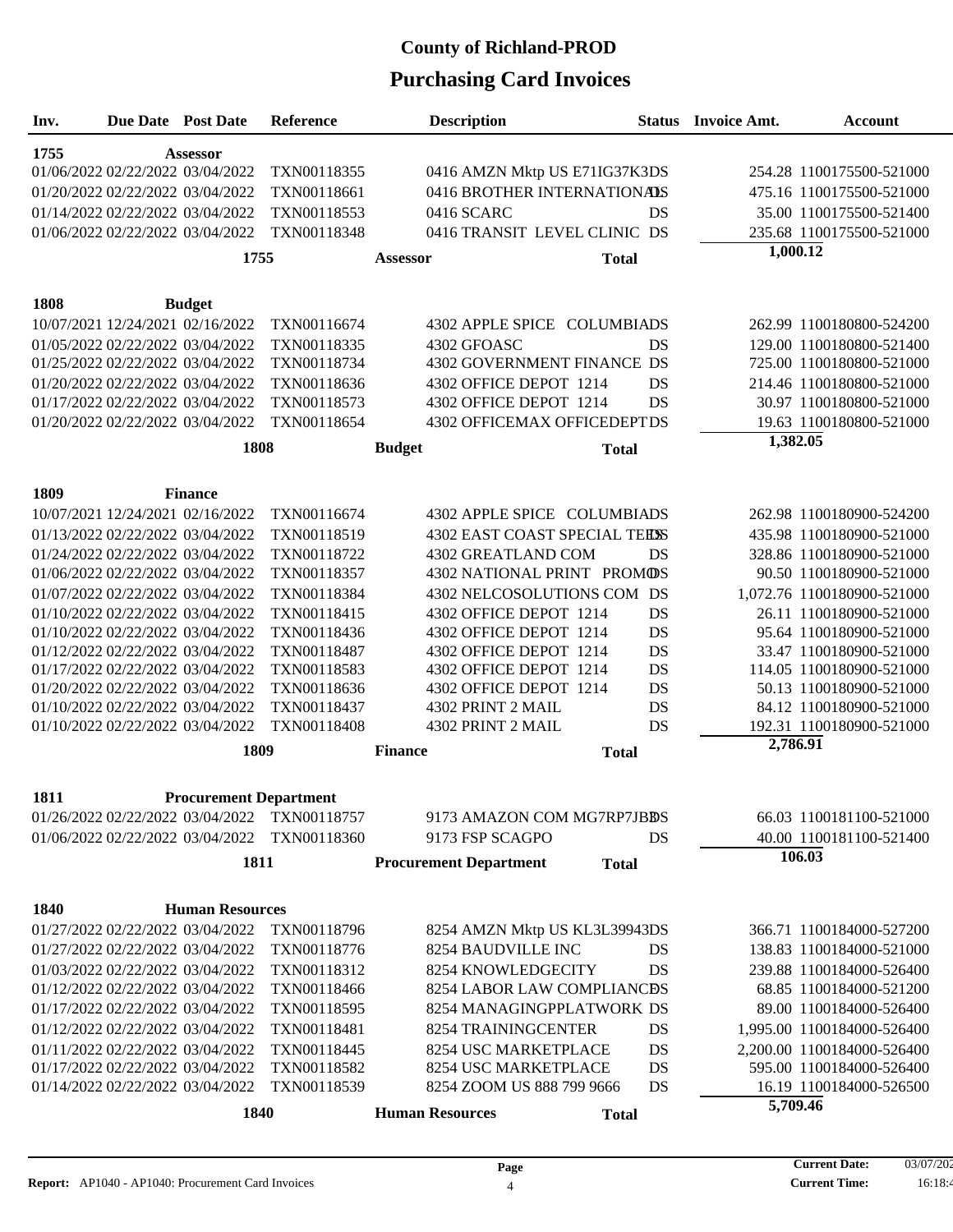| Inv.        | <b>Due Date</b> Post Date        | <b>Reference</b>                             | <b>Description</b>                         |    | <b>Status</b> Invoice Amt. | <b>Account</b>             |
|-------------|----------------------------------|----------------------------------------------|--------------------------------------------|----|----------------------------|----------------------------|
| <b>1860</b> | <b>Court Administrator</b>       |                                              |                                            |    |                            |                            |
|             |                                  | 01/24/2022 02/22/2022 03/04/2022 TXN00118702 | 5527 AMZN Mktp US 713AS2813DS              |    |                            | 273.01 1100186000-521000   |
|             | 1860                             |                                              | <b>Court Administrator</b><br><b>Total</b> |    |                            | 273.01                     |
|             |                                  |                                              |                                            |    |                            |                            |
| 1870        | <b>Information Technology</b>    |                                              |                                            |    |                            |                            |
|             | 01/07/2022 02/22/2022 03/04/2022 | TXN00118385                                  | 0104 AMAZON COM 4L5DP7VDDS                 |    |                            | 103.27 1100187000-541800   |
|             | 01/06/2022 02/22/2022 03/04/2022 | TXN00118359                                  | 0104 AMAZON COM DI3XH9F73DS                |    |                            | 80.80 1100187000-541800    |
|             | 01/10/2022 02/22/2022 03/04/2022 | TXN00118417                                  | 0104 Amazon com KD3UC4IN3 DS               |    |                            | 32.39 1100187000-541800    |
|             | 01/11/2022 02/22/2022 03/04/2022 | TXN00118455                                  | 0104 AMAZON COM ZC2QE4MXXS                 |    |                            | 203.29 1100187000-541800   |
|             | 01/11/2022 02/22/2022 03/04/2022 | TXN00118457                                  | 0104 AMZ Triton Datacom O                  | DS |                            | 1,016.60 1100187000-541800 |
|             | 01/12/2022 02/22/2022 03/04/2022 | TXN00118476                                  | 0104 AMZN Mktp US 046EI7GQ3DS              |    |                            | 28.07 1100187000-541800    |
|             | 01/24/2022 02/22/2022 03/04/2022 | TXN00118712                                  | 0104 AMZN Mktp US 0P3W62R13DS              |    |                            | 105.88 1100187000-541800   |
|             | 01/17/2022 02/22/2022 03/04/2022 | TXN00118556                                  | 0104 AMZN Mktp US 2K8AE63YDS               |    |                            | 406.33 1100187000-541800   |
|             | 12/31/2021 02/22/2022 03/04/2022 | TXN00118296                                  | 0104 AMZN Mktp US 6813S8BG3DS              |    |                            | 10.79 1100187000-541800    |
|             | 01/14/2022 02/22/2022 03/04/2022 | TXN00118524                                  | 0104 AMZN Mktp US 8699H0DODS               |    |                            | 83.15 1100187000-541800    |
|             | 01/17/2022 02/22/2022 03/04/2022 | TXN00118581                                  | 0104 AMZN Mktp US AH9OF4UU3S               |    |                            | 7.55 1100187000-541800     |
|             | 12/31/2021 02/22/2022 03/04/2022 | TXN00118285                                  | 0104 AMZN Mktp US AP4WP857DS               |    |                            | 11.87 1100187000-541800    |
|             | 01/24/2022 02/22/2022 03/04/2022 | TXN00118704                                  | 0104 AMZN MKTP US CI36O7I93DS              |    |                            | 176.03 1100187000-541800   |
|             | 01/12/2022 02/22/2022 03/04/2022 | TXN00118471                                  | 0104 AMZN Mktp US JR0OF7YEDS               |    |                            | 15.88 1100187000-541800    |
|             | 01/25/2022 02/22/2022 03/04/2022 | TXN00118724                                  | 0104 AMZN Mktp US K37D91OVBS               |    |                            | 4.31 1100187000-541800     |
|             | 01/26/2022 02/22/2022 03/04/2022 | TXN00118764                                  | 0104 AMZN Mktp US KC6CA1YG3S               |    |                            | 215.99 1100187000-541800   |
|             | 01/25/2022 02/22/2022 03/04/2022 | TXN00118737                                  | 0104 AMZN Mktp US L72TX1GZDS               |    |                            | 140.39 1100187000-541800   |
|             | 01/12/2022 02/22/2022 03/04/2022 | TXN00118473                                  | 0104 AMZN Mktp US LC66Q47E3DS              |    |                            | 32.38 1100187000-541800    |
|             | 01/14/2022 02/22/2022 03/04/2022 | TXN00118542                                  | 0104 AMZN Mktp US O671V73QDS               |    |                            | 106.99 1100187000-541800   |
|             | 01/26/2022 02/22/2022 03/04/2022 | TXN00118749                                  | 0104 AMZN Mktp US TW5QT8HH3S               |    |                            | 101.80 1100187000-541800   |
|             | 01/21/2022 02/22/2022 03/04/2022 | TXN00118699                                  | 0104 AMZN Mktp US UR29U79GDS               |    |                            | 40.92 1100187000-541800    |
|             | 01/27/2022 02/22/2022 03/04/2022 | TXN00118786                                  | 0104 AMZN Mktp US VO3NY7QIBS               |    |                            | 272.25 1100187000-541800   |
|             | 01/10/2022 02/22/2022 03/04/2022 | TXN00118400                                  | 0104 AMZN MKTP US XE7346FRJS               |    |                            | 15.07 1100187000-541800    |
|             | 01/10/2022 02/22/2022 03/04/2022 | TXN00118414                                  | 0104 AMZN Mktp US XK6MD62V2S               |    |                            | 28.04 1100187000-541800    |
|             | 01/17/2022 02/22/2022 03/04/2022 | TXN00118593                                  | 0104 AMZN Mktp US XV76U5UKDS               |    |                            | 2,727.65 1100187000-541800 |
|             | 12/30/2021 02/22/2022 03/04/2022 | TXN00118276                                  | 0104 AT T PAYMENT                          | DS |                            | 128.40 1100187000-522100   |
|             | 01/17/2022 02/22/2022 03/04/2022 | TXN00118575                                  | 0104 В Н РНОТО 800 606 6969                | DS |                            | 284.28 1100187000-541800   |
|             | 01/13/2022 02/22/2022 03/04/2022 | TXN00118517                                  | 0104 DMI DELL BUS ONLINE                   | DS |                            | 78.83 1100187000-541800    |
|             | 01/21/2022 02/22/2022 03/04/2022 | TXN00118681                                  | 0104 DMI DELL K 12 GOVT                    | DS |                            | 1,373.95 1100187000-541800 |
|             | 01/13/2022 02/22/2022 03/04/2022 | TXN00118489                                  | 0104 DMI DELL K 12 GOVT                    | DS |                            | 685.78 1100187000-541800   |
|             | 01/21/2022 02/22/2022 03/04/2022 | TXN00118694                                  | 0104 DMI DELL K 12 GOVT                    | DS |                            | 1,145.86 1100187000-541800 |
|             | 01/13/2022 02/22/2022 03/04/2022 | TXN00118505                                  | 0104 DMI DELL K 12 GOVT                    | DS |                            | 87.47 1100187000-541800    |
|             | 01/27/2022 02/22/2022 03/04/2022 | TXN00118801                                  | 0104 DNH GODADDY COM                       | DS |                            | 699.98 1100187000-547100   |
|             | 01/24/2022 02/22/2022 03/04/2022 | TXN00118703                                  | 0104 DNH GODADDY COM                       | DS |                            | 899.98 1100187000-547100   |
|             | 01/25/2022 02/22/2022 03/04/2022 | TXN00118732                                  | 0104 HUMMINGBIRD                           | DS |                            | 437.67 1100187000-541800   |
|             | 01/07/2022 02/22/2022 03/04/2022 | TXN00118377                                  | 0104 LAPTOPSCREEN 85563011 DS              |    |                            | 89.44 1100187000-541800    |
|             | 01/24/2022 02/22/2022 03/04/2022 | TXN00118718                                  | 4354 CISCO SYSTEMS INC                     | DS |                            | 174.96 1100187000-541800   |
|             | 01/17/2022 02/22/2022 03/04/2022 | TXN00118568                                  | <b>4354 FLEXBOOKER</b>                     | DS |                            | 99.00 1100187000-522100    |
|             | 01/17/2022 02/22/2022 03/04/2022 | TXN00118578                                  | 4354 FRESHWORKS INC                        | DS |                            | 42.12 1100187000-522100    |
|             | 01/24/2022 02/22/2022 03/04/2022 | TXN00118708                                  | 4354 MICROSOFT 365                         | DS |                            | -99.00 1100187000-547100   |
|             | 01/19/2022 02/22/2022 03/04/2022 | TXN00118625                                  | 4354 MICROSOFT G007818101                  | DS |                            | 15.00 1100187000-547100    |
|             | 01/21/2022 02/22/2022 03/04/2022 | TXN00118678                                  | 4354 MSFT E0400H7TKH                       | DS |                            | 4.35 1100187000-547100     |
|             | 01/26/2022 02/22/2022 03/04/2022 | TXN00118775                                  | 4354 ZOOM US 888 799 9666                  | DS |                            | 237.60 1100187000-522100   |
|             | 01/27/2022 02/22/2022 03/04/2022 | TXN00118787                                  | 9591 ADOBE CREATIVE CLOUIDS                |    |                            | 79.99 1100187000-547100    |
|             | 01/25/2022 02/22/2022 03/04/2022 | TXN00118728                                  | 9591 Pluralsight                           | DS |                            | 417.55 1100187000-526400   |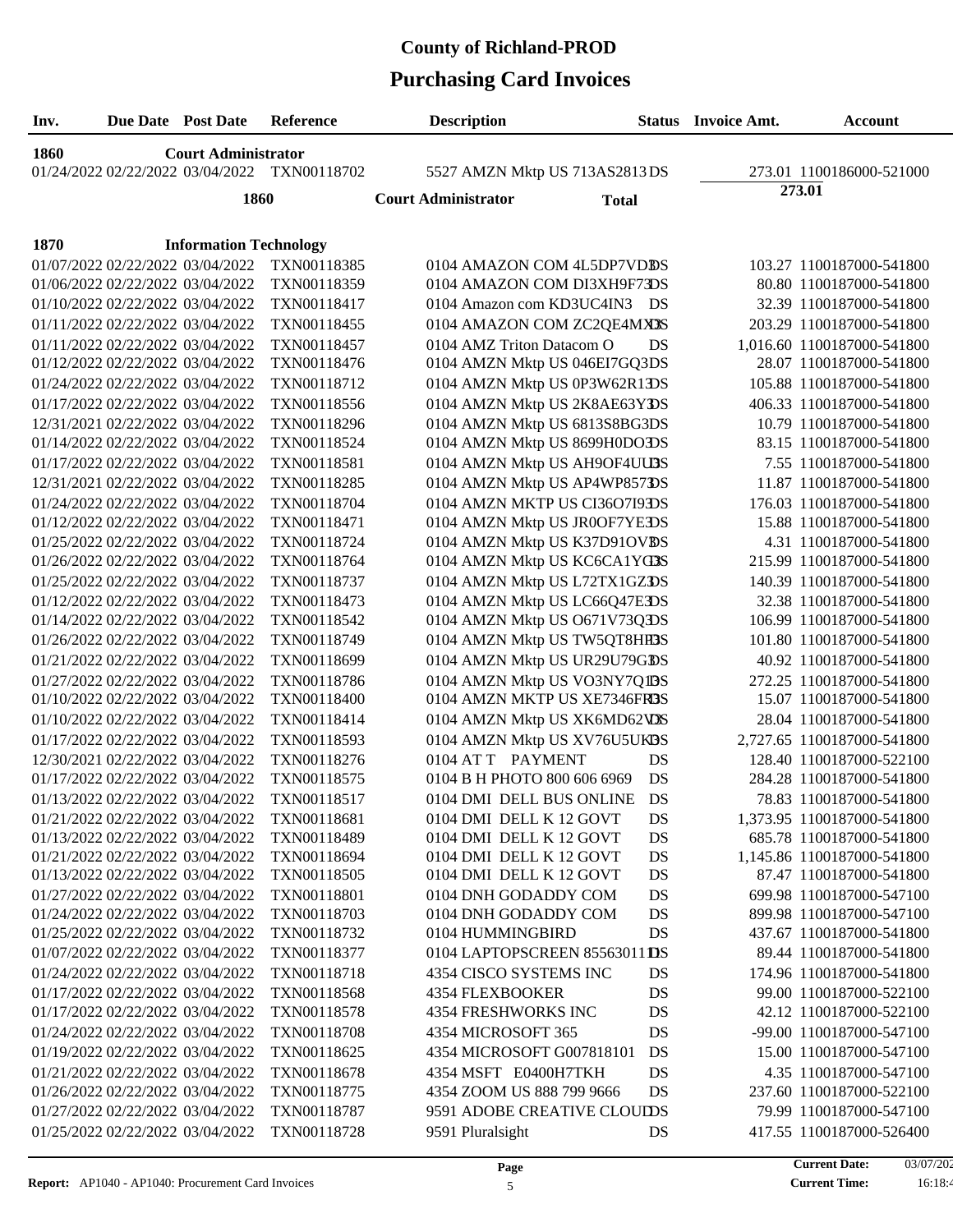| Inv.                                                                 | <b>Due Date Post Date</b>    | Reference                                            | <b>Description</b>                          |                 | <b>Status</b> Invoice Amt. | <b>Account</b>                   |
|----------------------------------------------------------------------|------------------------------|------------------------------------------------------|---------------------------------------------|-----------------|----------------------------|----------------------------------|
|                                                                      | 1870                         |                                                      | <b>Information Technology</b>               | <b>Total</b>    | 12,850.90                  |                                  |
|                                                                      |                              |                                                      |                                             |                 |                            |                                  |
|                                                                      |                              |                                                      |                                             |                 |                            |                                  |
| 1871                                                                 |                              | <b>Geographic Information Systems</b><br>TXN00118315 |                                             |                 |                            |                                  |
| 01/03/2022 02/22/2022 03/04/2022                                     |                              |                                                      | 4441 Amazon web services                    | DS              |                            | 52.26 1100187100-526500          |
| 01/13/2022 02/22/2022 03/04/2022                                     |                              | TXN00118496                                          | 4441 AMZN Mktp US 3L1798UZ3DS               |                 |                            | 64.75 1100187100-521000          |
| 01/14/2022 02/22/2022 03/04/2022                                     |                              | TXN00118537                                          | 4441 AMZN Mktp US M20VR9LCBS                |                 |                            | 103.78 1100187100-521000         |
| 01/17/2022 02/22/2022 03/04/2022                                     |                              | TXN00118585                                          | 4441 AMZN Mktp US RJ9SE3KJ3DS               |                 |                            | 149.99 1100187100-521000         |
| 01/27/2022 02/22/2022 03/04/2022                                     |                              | TXN00118785                                          | 4441 APPLE COM US                           | DS              |                            | 63.72 1100187100-521000          |
| 01/03/2022 02/22/2022 03/04/2022                                     |                              | TXN00118304<br>TXN00118806                           | 4441 LINODE                                 | DS              |                            | 200.00 1100187100-526500         |
| 01/27/2022 02/22/2022 03/04/2022                                     |                              |                                                      | 4441 REGISTER@FAA 343FR3T DS                |                 |                            | 5.00 1100187100-521400<br>639.50 |
|                                                                      | 1871                         |                                                      | <b>Geographic Information Systems Total</b> |                 |                            |                                  |
|                                                                      |                              |                                                      |                                             |                 |                            |                                  |
| 1880                                                                 | <b>Community Development</b> |                                                      |                                             |                 |                            |                                  |
| 01/17/2022 02/22/2022 03/04/2022                                     |                              | TXN00118574                                          | 8681 RPS COLUMBIA                           | DS              |                            | 40.00 1250188000-521500          |
| 01/17/2022 02/22/2022 03/04/2022                                     |                              | TXN00118555                                          | 8681 THE GALLERY                            | DS              |                            | 13.95 1250188000-521500          |
| 01/17/2022 02/22/2022 03/04/2022                                     |                              | TXN00118569                                          | 8681 THE GALLERY                            | DS              |                            | 13.95 1250188000-521500          |
| 01/17/2022 02/22/2022 03/04/2022                                     |                              | TXN00118596                                          | 8681 THE GALLERY                            | DS              |                            | 13.95 1250188000-521500          |
| 01/13/2022 02/22/2022 03/04/2022                                     |                              | TXN00118495                                          | 8681 UBER TRIP                              | DS              |                            | 3.00 1250188000-521500           |
| 01/14/2022 02/22/2022 03/04/2022                                     |                              | TXN00118534                                          | 8681 UBER TRIP                              | DS              |                            | 57.20 1250188000-521500          |
| 01/11/2022 02/22/2022 03/04/2022                                     |                              | TXN00118453                                          | 8681 UBER TRIP                              | DS              |                            | 57.79 1250188000-521500          |
| 01/13/2022 02/22/2022 03/04/2022                                     |                              | TXN00118493                                          | 8681 UBER TRIP                              | DS              |                            | 8.30 1250188000-521500           |
| 01/13/2022 02/22/2022 03/04/2022                                     |                              | TXN00118516                                          | 8681 UBER TRIP                              | DS              |                            | 2.00 1250188000-521500           |
| 01/14/2022 02/22/2022 03/04/2022                                     |                              | TXN00118531                                          | 8681 UBER TRIP                              | DS              |                            | 10.75 1250188000-521500          |
| 01/12/2022 02/22/2022 03/04/2022                                     |                              | TXN00118464                                          | 8681 UBER TRIP                              | DS              |                            | 5.00 1250188000-521500           |
| 01/12/2022 02/22/2022 03/04/2022                                     |                              | TXN00118467                                          | 8681 UBER TRIP                              | DS              |                            | 3.00 1250188000-521500           |
| 01/12/2022 02/22/2022 03/04/2022                                     |                              | TXN00118480                                          | 8681 UBER TRIP                              | DS              |                            | 8.30 1250188000-521500           |
| 01/12/2022 02/22/2022 03/04/2022                                     |                              | TXN00118482                                          | 8681 UBER TRIP                              | DS              |                            | 8.30 1250188000-521500           |
| 01/14/2022 02/22/2022 03/04/2022                                     |                              | TXN00118528                                          | 8681 UBER TRIP                              | DS              |                            | 9.37 1250188000-521500           |
| 01/14/2022 02/22/2022 03/04/2022<br>09/24/2021 12/24/2021 02/16/2022 |                              | TXN00118546<br>TXN00116396B                          | 8681 ViaSat Inc<br>DMI DELL BUS ONLINE      | DS<br><b>DS</b> |                            | 5.00 1250188000-521500           |
|                                                                      |                              |                                                      |                                             |                 | 1,420.35                   | 1,160.49 1250188000-529600       |
|                                                                      | 1880                         |                                                      | <b>Community Development</b>                | <b>Total</b>    |                            |                                  |
|                                                                      |                              |                                                      |                                             |                 |                            |                                  |
| 2010                                                                 | <b>Sheriff</b>               |                                                      |                                             |                 |                            |                                  |
| 01/20/2022 02/22/2022 03/04/2022                                     |                              | TXN00118637                                          | 0179 Amazon com                             | DS              |                            | -82.04 1207201005-529500         |
| 01/17/2022 02/22/2022 03/04/2022                                     |                              | TXN00118601                                          | 0179 Amazon com 177X36JR3                   | DS              |                            | 777.48 1207201005-529500         |
| 01/25/2022 02/22/2022 03/04/2022                                     |                              | TXN00118725                                          | 0179 Amazon com N06UL5RY3                   | DS              |                            | 183.48 1207201005-529500         |
| 01/14/2022 02/22/2022 03/04/2022                                     |                              | TXN00118551                                          | 0179 AMAZON COM ND4KO4OAX                   |                 |                            | 173.74 1207201005-529500         |
| 01/18/2022 02/22/2022 03/04/2022                                     |                              | TXN00118608                                          | 0179 AMZN Mktp US G01WU8FH3S                |                 |                            | 112.58 1207201005-529500         |
| 01/17/2022 02/22/2022 03/04/2022                                     |                              | TXN00118594                                          | 0179 CENTRAL SC BATTERY DS                  |                 |                            | 694.80 1207201005-529500         |
| 01/14/2022 02/22/2022 03/04/2022                                     |                              | TXN00118532                                          | 0179 FLOWER SHOP NETWORKDS                  |                 |                            | 62.17 1207201005-529500          |
| 01/06/2022 02/22/2022 03/04/2022                                     |                              | TXN00118349                                          | 0179 FS TechSmith                           | DS              |                            | 179.00 1207201005-529500         |
| 01/14/2022 02/22/2022 03/04/2022                                     |                              | TXN00118538                                          | 0179 IDI                                    | DS              |                            | 100.00 1207201005-529500         |
| 01/14/2022 02/22/2022 03/04/2022                                     |                              | TXN00118552                                          | 0179 INK TECHNOLOGIES LLC DS                |                 |                            | 246.24 1207201005-529500         |
| 01/17/2022 02/22/2022 03/04/2022                                     |                              | TXN00118584                                          | 0179 MIDWAYUSA COM                          | DS              |                            | 668.87 1207201005-529500         |
| 01/13/2022 02/22/2022 03/04/2022                                     |                              | TXN00118510                                          | 0179 NORTHEAST TROPHIES AWS                 |                 |                            | 34.51 1207201005-529500          |
| 01/07/2022 02/22/2022 03/04/2022                                     |                              | TXN00118379                                          | 0179 NORTHEAST TROPHIES AWS                 |                 |                            | 34.51 1207201005-529500          |
| 01/17/2022 02/22/2022 03/04/2022                                     |                              | TXN00118604                                          | 0179 OFFICE DEPOT 1214                      | DS              |                            | 101.76 1207201005-529500         |
| 01/17/2022 02/22/2022 03/04/2022                                     |                              | TXN00118580                                          | 0179 OFFICE DEPOT 1214                      | DS              |                            | 13.17 1207201005-529500          |
| 01/17/2022 02/22/2022 03/04/2022                                     |                              | TXN00118589                                          | 0179 OFFICE DEPOT 1214                      | DS              |                            | 139.67 1207201005-529500         |
| 01/14/2022 02/22/2022 03/04/2022                                     |                              | TXN00118535                                          | 0179 OUTDOOR LIMITED                        | DS              |                            | 104.07 1207201005-529500         |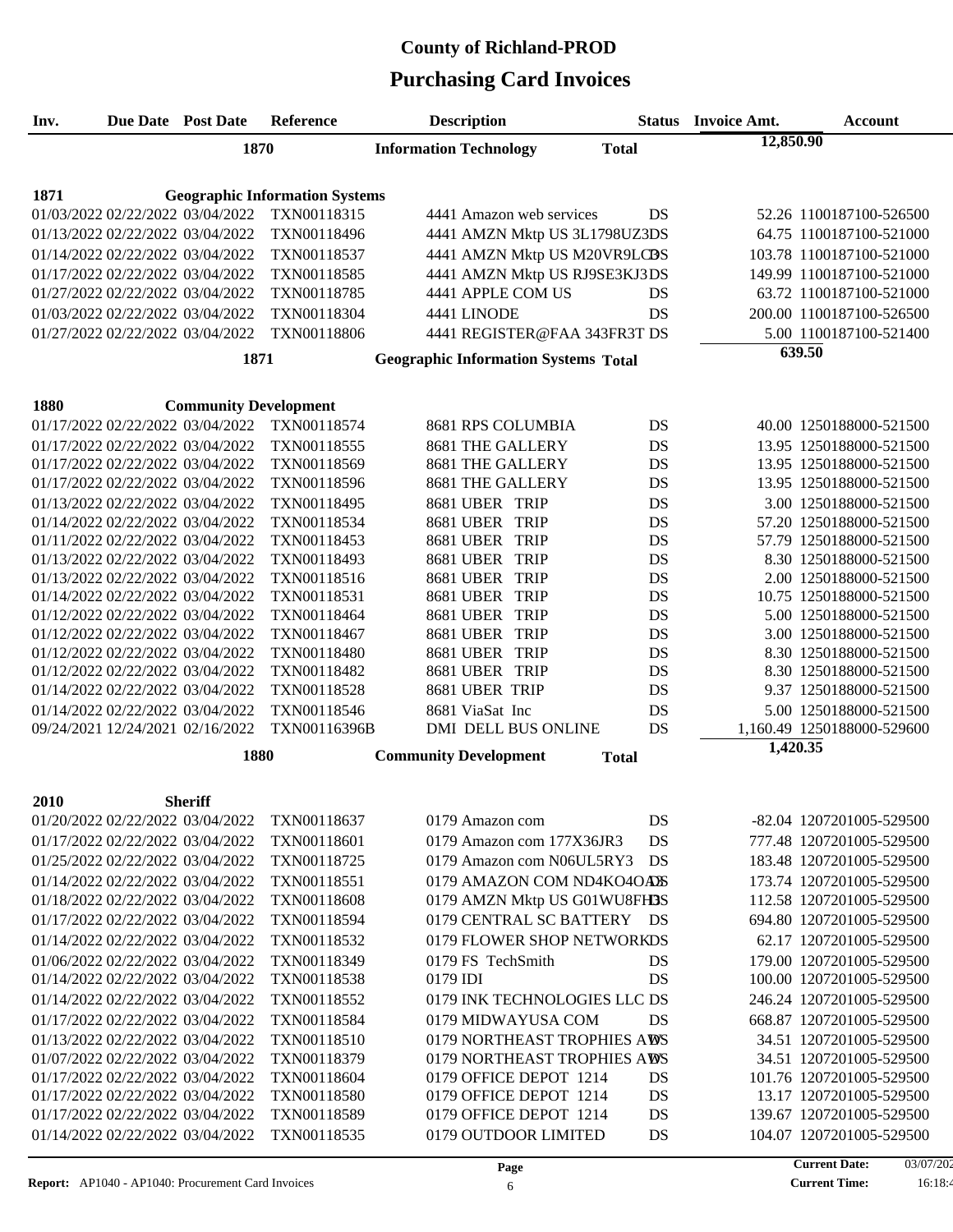| Inv. | Due Date Post Date |                                                                      | <b>Reference</b>           |                | <b>Description</b>                                   | <b>Status</b> | Invoice Amt. | <b>Account</b>                                         |
|------|--------------------|----------------------------------------------------------------------|----------------------------|----------------|------------------------------------------------------|---------------|--------------|--------------------------------------------------------|
|      |                    | 01/27/2022 02/22/2022 03/04/2022                                     | <b>TXN00118800</b>         |                | 0179 TFS LIFETECHNOLOGIES DS                         |               |              | 900.67 1207201005-529500                               |
|      |                    | 01/11/2022 02/22/2022 03/04/2022                                     | TXN00118447                |                | 0179 THE KEY SHOP INC                                | DS            |              | 42.62 1207201005-529500                                |
|      |                    | 01/11/2022 02/22/2022 03/04/2022                                     | TXN00118458                |                | 0179 THOMSON WEST TCD                                | DS            |              | 1,374.25 1207201005-529500                             |
|      |                    | 01/07/2022 02/22/2022 03/04/2022                                     | TXN00118376                |                | 0179 TLO TRANSUNION                                  | DS            |              | 206.60 1207201005-529500                               |
|      |                    | 01/24/2022 02/22/2022 03/04/2022                                     | TXN00118716                |                | 1613 ACTION TARGETS                                  | DS            |              | 337.09 1100201000-524100                               |
|      |                    | 01/03/2022 02/22/2022 03/04/2022                                     | TXN00118308                |                | 1613 AEROTECH PUBLICATIONSS                          |               |              | 40.00 1100201000-522500                                |
|      |                    | 12/28/2021 02/22/2022 03/04/2022                                     | TXN00118269                |                | 1613 AIR POWER INC                                   | DS            |              | 320.46 1100201000-522500                               |
|      |                    | 01/27/2022 02/22/2022 03/04/2022                                     | TXN00118784                |                | 1613 AIRCRAFTTOOLSUPPLY                              | DS            |              | 79.94 1100201000-522500                                |
|      |                    | 01/13/2022 02/22/2022 03/04/2022                                     | TXN00118503                |                | 1613 Amazon com FR82M7TQ3                            | DS            |              | 120.65 1100201000-529500                               |
|      |                    | 01/20/2022 02/22/2022 03/04/2022                                     | TXN00118650                |                | 1613 Amazon com QJ7E718R3                            | DS            |              | 700.05 1100201000-529500                               |
|      |                    | 01/26/2022 02/22/2022 03/04/2022                                     | TXN00118747                |                | 1613 AMERICAN                                        | DS            |              | 251.10 1100201000-523900                               |
|      |                    | 01/26/2022 02/22/2022 03/04/2022                                     | TXN00118761                |                | 1613 AMERICAN                                        | DS            |              | 251.10 1100201000-523900                               |
|      |                    | 01/26/2022 02/22/2022 03/04/2022                                     | TXN00118745                |                | 1613 AMERICAN                                        | DS            |              | 226.10 1100201000-523900                               |
|      |                    | 01/26/2022 02/22/2022 03/04/2022                                     | TXN00118758                |                | 1613 AMERICAN                                        | DS            |              | 226.10 1100201000-523900                               |
|      |                    | 01/26/2022 02/22/2022 03/04/2022                                     | TXN00118754                |                | 1613 AMERICAN                                        | DS            |              | 226.10 1100201000-523900                               |
|      |                    | 01/24/2022 02/22/2022 03/04/2022                                     | TXN00118715                |                | 1613 AWG 2702                                        | DS            |              | 230.71 1100201000-523000                               |
|      |                    | 12/31/2021 02/22/2022 03/04/2022                                     | TXN00118292                |                | 1613 BUDGET RENT A CAR                               | DS            |              | 99.71 1100201000-523900                                |
|      |                    | 01/03/2022 02/22/2022 03/04/2022                                     | TXN00118318                |                | 1613 COURTYARD BY                                    | DS            |              | 143.86 1100201000-523900                               |
|      |                    | 01/13/2022 02/22/2022 03/04/2022                                     | TXN00118518                |                | 1613 DESIGN LAB INC                                  | DS            |              | 791.53 1100201000-524100                               |
|      |                    | 01/27/2022 02/22/2022 03/04/2022                                     | TXN00118783                |                | 1613 FAIRFIELD INN SUITES                            | DS            |              | 109.25 1100201000-523900                               |
|      |                    | 12/31/2021 02/22/2022 03/04/2022                                     | TXN00118281                |                | 1613 Garmin                                          | DS            |              | 799.00 1100201000-522500                               |
|      |                    | 12/31/2021 02/22/2022 03/04/2022                                     | TXN00118282                |                | 1613 IN SHRED360                                     | DS            |              | -349.00 1100201000-522600                              |
|      |                    | 01/05/2022 02/22/2022 03/04/2022                                     | TXN00118324                |                | 1613 IN SHRED360                                     | DS            |              | 349.00 1100201000-522600                               |
|      |                    | 01/05/2022 02/22/2022 03/04/2022                                     | TXN00118336                |                | 1613 J A KING COMPANY                                | DS            |              | 130.00 1100201000-523800                               |
|      |                    | 10/15/2021 12/24/2021 02/16/2022                                     | TXN00116865                |                | 1613 LANDAUER INC                                    | DS            |              | 2,119.30 1100201000-528600                             |
|      |                    | 10/08/2021 12/24/2021 02/16/2022                                     | TXN00116684                |                | 1613 LEXISNEXIS EPIC                                 | DS            |              | 707.81 1232201001-531600                               |
|      |                    | 01/07/2022 02/22/2022 03/04/2022                                     | TXN00118390                |                | 1613 LEXISNEXIS EPIC                                 | DS            |              | 545.81 1100201000-531600                               |
|      |                    | 01/19/2022 02/22/2022 03/04/2022                                     | TXN00118628                |                | 1613 LEXISNEXIS EPIC                                 | DS            |              | 162.00 1232201001-531600                               |
|      |                    | 01/10/2022 02/22/2022 03/04/2022                                     | TXN00118404                |                | 1613 MARRIOTT MYTRLE                                 | DS            |              | 135.47 1100201000-526400                               |
|      |                    | 01/21/2022 02/22/2022 03/04/2022                                     | TXN00118676                |                | 1613 NOR NORTHERN TOOL                               | DS            |              | -799.19 1100201000-522500                              |
|      |                    | 01/25/2022 02/22/2022 03/04/2022                                     | TXN00118731                |                | <b>1613 NORTH AMERICAN POLICES</b>                   |               |              | 50.00 1100201000-526800                                |
|      |                    | 01/17/2022 02/22/2022 03/04/2022                                     | TXN00118603                |                | 1613 PAYPAL VDCELECTRON DS                           |               |              | 293.09 1100201000-522500                               |
|      |                    | 01/03/2022 02/22/2022 03/04/2022                                     | TXN00118307                |                | 1613 RAYALLEN COM   JJDOG DS                         |               |              | 458.86 1100201000-526800                               |
|      |                    | 01/17/2022 02/22/2022 03/04/2022                                     |                            |                |                                                      |               |              |                                                        |
|      |                    | 01/27/2022 02/22/2022 03/04/2022                                     | TXN00118591                |                | 1613 SYMBOL ARTS WEB                                 | DS            |              | 2,950.30 1100201000-526100                             |
|      |                    | 01/07/2022 02/22/2022 03/04/2022                                     | TXN00118804<br>TXN00118370 |                | 1613 THE HOME DEPOT 1110<br>1613 THE HOME DEPOT 1110 | DS            |              | 3,090.96 1100201000-523000<br>353.16 1100201000-524900 |
|      |                    | 01/27/2022 02/22/2022 03/04/2022                                     | TXN00118805                |                | 1613 ULINE SHIP SUPPLIES                             | DS<br>DS      |              | 237.14 1100201000-523000                               |
|      |                    | 01/20/2022 02/22/2022 03/04/2022                                     | TXN00118651                |                | 1613 V H Blackinton Co                               | DS            |              | 12.00 1100201000-524100                                |
|      |                    | 01/21/2022 02/22/2022 03/04/2022                                     |                            |                | 1613 WESTERN STAGE PROPS DS                          |               |              | 64.48 1100201000-524100                                |
|      |                    |                                                                      | TXN00118679                |                |                                                      |               |              |                                                        |
|      |                    | 01/20/2022 02/22/2022 03/04/2022<br>11/03/2021 12/24/2021 02/16/2022 | TXN00118640                |                | <b>1613 WWP RENTOKIL EHRLICHDS</b>                   |               |              | 108.99 1100201000-522600                               |
|      |                    |                                                                      | TXN00117240                |                | 4354 BESTBUYCOM80651369967DS                         |               |              | 2,698.92 1100201000-529600                             |
|      |                    | 11/03/2021 12/24/2021 02/16/2022                                     | TXN00117236                |                | 4354 BESTBUYCOM80651369967DS                         |               |              | 86.39 1100201000-529600                                |
|      |                    | 01/07/2022 02/22/2022 03/04/2022                                     | TXN00118369                |                | 8553 PALMETTO PRO TINT                               | DS            |              | 214.00 1207201005-529500                               |
|      |                    | 12/31/2021 02/22/2022 03/04/2022                                     | TXN00118293                |                | 8553 PAWMETTO LIFELINE INDS                          |               |              | 210.00 1207201005-529500                               |
|      |                    | 2010                                                                 |                            | <b>Sheriff</b> | <b>Total</b>                                         |               | 24,850.39    |                                                        |
| 2100 |                    | <b>Detention Center</b>                                              |                            |                |                                                      |               |              |                                                        |
|      |                    | 01/20/2022 02/22/2022 03/04/2022                                     | TXN00118647                |                | 4475 1140 PERRY MANN                                 | DS            |              | 734.40 1100210000-522800                               |
|      |                    | 01/20/2022 02/22/2022 03/04/2022                                     | TXN00118648                |                | 4475 1140 PERRY MANN                                 | DS            |              | 400.05 1100210000-522800                               |
|      |                    | 01/20/2022 02/22/2022 03/04/2022                                     | TXN00118664                |                | 4475 1140 PERRY MANN                                 | DS            |              | 129.60 1100210000-522800                               |
|      |                    | 01/20/2022 02/22/2022 03/04/2022                                     | TXN00118665                |                | 4475 1140 PERRY MANN                                 | DS            |              | 540.00 1100210000-522800                               |
|      |                    |                                                                      |                            |                |                                                      |               |              |                                                        |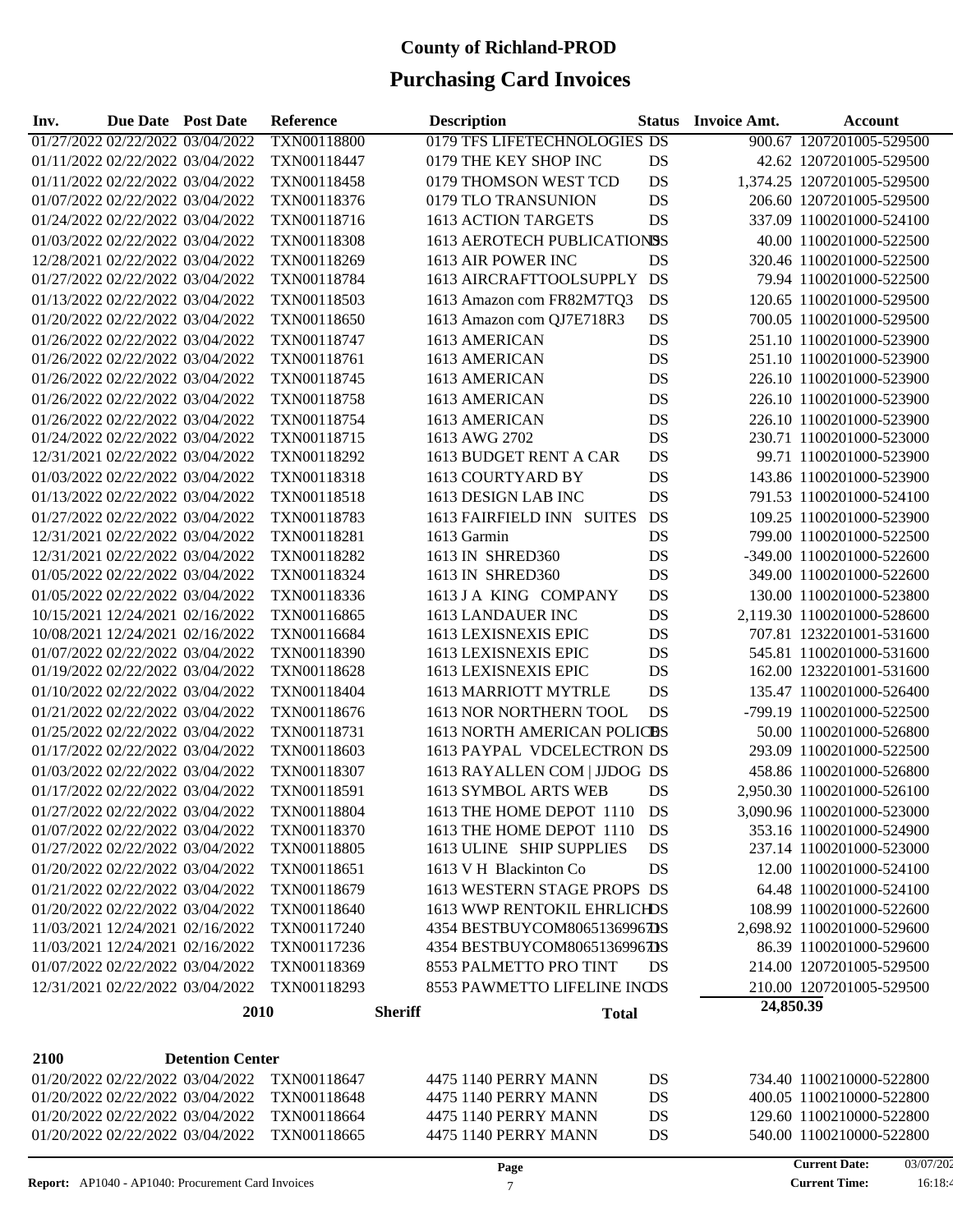| Inv.        | Due Date Post Date               |                                  | Reference                            | <b>Description</b>             | <b>Status</b>                | <b>Invoice Amt.</b> | <b>Account</b>             |
|-------------|----------------------------------|----------------------------------|--------------------------------------|--------------------------------|------------------------------|---------------------|----------------------------|
|             | 01/20/2022 02/22/2022 03/04/2022 |                                  | TXN00118638                          | 4475 1140 PERRY MANN           | DS                           |                     | 1,170.06 1100210000-522800 |
|             | 01/17/2022 02/22/2022 03/04/2022 |                                  | TXN00118579                          | 4475 GRAINGER                  | DS                           |                     | 166.26 1100210000-524400   |
|             | 12/30/2021 02/22/2022 03/04/2022 |                                  | TXN00118273                          | 4475 LOWES 01064               | DS                           |                     | 34.54 1100210000-522800    |
|             | 01/21/2022 02/22/2022 03/04/2022 |                                  | TXN00118689                          |                                | 4475 PAW CERTIFIED ELEVATORS |                     | 125.00 1100210000-521800   |
|             | 01/27/2022 02/22/2022 03/04/2022 |                                  | TXN00118802                          | 4475 PROJECT FRANKS 674        | DS                           |                     | 16.00 1100210000-521900    |
|             | 01/14/2022 02/22/2022 03/04/2022 |                                  | TXN00118529                          |                                | 4475 SMITH RUBBER STAMPS DS  |                     | 45.90 1100210000-524100    |
|             | 01/05/2022 02/22/2022 03/04/2022 |                                  | TXN00118332                          | 4475 ULINE SHIP SUPPLIES       | DS                           |                     | 660.19 1100210000-524400   |
|             | 01/21/2022 02/22/2022 03/04/2022 |                                  | TXN00118677                          |                                | 4475 WEST COAST UNIFORMS DS  |                     | 304.20 1100210000-524100   |
|             |                                  | 2100                             |                                      | <b>Detention Center</b>        | <b>Total</b>                 | 4,326.20            |                            |
|             |                                  |                                  |                                      |                                |                              |                     |                            |
|             |                                  |                                  |                                      |                                |                              |                     |                            |
| <b>2200</b> |                                  |                                  | <b>Emergency Services Department</b> |                                |                              |                     |                            |
|             |                                  | 09/13/2021 12/24/2021 02/16/2022 | TXN00116128                          | 1140 PERRY MANN                | DS                           |                     | 234.35 1206220000-522801   |
|             | 10/08/2021 12/24/2021 02/16/2022 |                                  | TXN00116704                          | 1481 1140 PERRY MANN           | DS                           |                     | 113.44 1206220000-522801   |
|             | 10/14/2021 12/24/2021 02/16/2022 |                                  | TXN00116840                          | 1481 1140 PERRY MANN           | DS                           |                     | 792.43 1206220000-522801   |
|             | 01/27/2022 02/22/2022 03/04/2022 |                                  | TXN00118797                          | 1481 1140 PERRY MANN           | DS                           |                     | 558.44 1206220000-522801   |
|             | 01/13/2022 02/22/2022 03/04/2022 |                                  | TXN00118490                          | 1481 1140 PERRY MANN           | DS                           |                     | 63.55 1206220000-522801    |
|             | 11/03/2021 12/24/2021 02/16/2022 |                                  | TXN00117233                          | 1481 AUTOZONE 1038             | DS                           |                     | 74.64 1206220000-522801    |
|             | 10/22/2021 12/24/2021 02/16/2022 |                                  | TXN00116997                          | 1481 AUTOZONE 1038             | DS                           |                     | 75.65 1206220000-522801    |
|             | 11/17/2021 12/24/2021 02/16/2022 |                                  | TXN00117518                          | 1481 AUTOZONE 3830             | DS                           |                     | 25.90 1206220000-522801    |
|             | 01/11/2022 02/22/2022 03/04/2022 |                                  | TXN00118451                          | 1481 AUTOZONE 3830             | DS                           |                     | 25.90 1206220000-522801    |
|             | 11/18/2021 12/24/2021 02/16/2022 |                                  | TXN00117539                          |                                | 1481 AUTOZONE4881AUTOZONES   |                     | 52.43 1206220000-522801    |
|             | 11/23/2021 12/24/2021 02/16/2022 |                                  | TXN00117655                          |                                | 1481 BAKER DISTRIBUTING 54DS |                     | 150.98 1206220000-522801   |
|             | 11/11/2021 12/24/2021 02/16/2022 |                                  | TXN00117418                          |                                | 1481 BAKER DISTRIBUTING 57DS |                     | 49.90 1206220000-522801    |
|             | 09/30/2021 12/24/2021 02/16/2022 |                                  | TXN00116506                          | <b>1481 CENTRAL SC BATTERY</b> | DS                           |                     | 276.48 1206220000-522801   |
|             | 10/14/2021 12/24/2021 02/16/2022 |                                  | TXN00116853                          | <b>1481 CENTRAL SC BATTERY</b> | DS                           |                     | 50.76 1206220000-522801    |
|             | 01/13/2022 02/22/2022 03/04/2022 |                                  | TXN00118509                          | 1481 CENTRAL SC BATTERY        | DS                           |                     | 165.24 1206220000-522801   |
|             | 01/05/2022 02/22/2022 03/04/2022 |                                  | TXN00118341                          | <b>1481 CENTRAL SC BATTERY</b> | DS                           |                     | 162.00 1206220000-522801   |
|             | 10/01/2021 12/24/2021 02/16/2022 |                                  | TXN00116537                          | 1481 CES 31                    | DS                           |                     | 132.78 1206220000-522801   |
|             | 10/11/2021 12/24/2021 02/16/2022 |                                  | TXN00116744                          | 1481 CES 31                    | DS                           |                     | 60.87 1206220000-522801    |
|             | 10/15/2021 12/24/2021 02/16/2022 |                                  | TXN00116864                          | 1481 CES 31                    | DS                           |                     | 106.87 1206220000-522801   |
|             | 01/11/2022 02/22/2022 03/04/2022 |                                  | TXN00118439                          | 1481 CES 31                    | DS                           |                     | 44.26 1206220000-522801    |
|             | 01/21/2022 02/22/2022 03/04/2022 |                                  | TXN00118695                          | 1481 FERGUSON ENT 27           | DS                           |                     | 112.87 1206220000-522801   |
|             | 09/28/2021 12/24/2021 02/16/2022 |                                  | TXN00116459                          | 1481 HILTONS POWER             | DS                           |                     | 51.06 1206220000-522801    |
|             | 11/12/2021 12/24/2021 02/16/2022 |                                  | TXN00117439                          | 1481 HILTONS POWER             | DS                           |                     | 191.96 1206220000-522801   |
|             | 10/27/2021 12/24/2021 02/16/2022 |                                  | TXN00117090                          |                                | 1481 HORSE GARDEN ACE HARS   |                     | 16.19 1206220000-522801    |
|             | 10/29/2021 12/24/2021 02/16/2022 |                                  | TXN00117133                          |                                | 1481 HORSE GARDEN ACE HARS   |                     | 13.10 1206220000-522801    |
|             | 01/27/2022 02/22/2022 03/04/2022 |                                  | TXN00118790                          |                                | 1481 JOHNSTONE SUPPLY 394 DS |                     | 229.13 1206220000-522801   |
|             |                                  | 10/05/2021 12/24/2021 02/16/2022 | TXN00116625                          | 1481 LAKE MURRAY               | DS                           |                     | 13.40 1206220000-522801    |
|             |                                  | 01/05/2022 02/22/2022 03/04/2022 | TXN00118328                          | 1481 LAKE MURRAY               | DS                           |                     | 13.40 1206220000-522801    |
|             |                                  | 11/05/2021 12/24/2021 02/16/2022 | TXN00117281                          | 1481 LOWES 00385               | DS                           |                     | 124.16 1206220000-522801   |
|             | 10/07/2021 12/24/2021 02/16/2022 |                                  | TXN00116658                          | 1481 LOWES 00433               | DS                           |                     | 10.37 1206220000-522801    |
|             | 10/27/2021 12/24/2021 02/16/2022 |                                  | TXN00117089                          | 1481 LOWES 00433               | DS                           |                     | 209.11 1206220000-522801   |
|             | 11/09/2021 12/24/2021 02/16/2022 |                                  | TXN00117372                          | 1481 LOWES 00433               | DS                           |                     | 82.97 1206220000-522801    |
|             | 10/27/2021 12/24/2021 02/16/2022 |                                  | TXN00117079                          | 1481 LOWES 00433               | DS                           |                     | 35.62 1206220000-522801    |
|             | 01/07/2022 02/22/2022 03/04/2022 |                                  | TXN00118393                          | 1481 LOWES 00433               | DS                           |                     | 81.69 1206220000-522801    |
|             | 01/25/2022 02/22/2022 03/04/2022 |                                  | TXN00118730                          | 1481 LOWES 00433               | DS                           |                     | 44.24 1206220000-522801    |
|             | 01/07/2022 02/22/2022 03/04/2022 |                                  | TXN00118375                          | 1481 LOWES 00433               | DS                           |                     | 25.34 1206220000-522801    |
|             | 01/11/2022 02/22/2022 03/04/2022 |                                  | TXN00118449                          | 1481 LOWES 00433               | DS                           |                     | 145.20 1206220000-522801   |
|             | 01/17/2022 02/22/2022 03/04/2022 |                                  | TXN00118570                          | 1481 LOWES 00433               | DS                           |                     | 73.38 1206220000-522801    |
|             | 01/05/2022 02/22/2022 03/04/2022 |                                  | TXN00118325                          | 1481 LOWES 00433               | DS                           |                     | 247.95 1206220000-522801   |
|             |                                  | 10/28/2021 12/24/2021 02/16/2022 | TXN00117094                          | 1481 LOWES 01064               | DS                           |                     | 34.78 1206220000-522801    |
|             |                                  | 11/03/2021 12/24/2021 02/16/2022 | TXN00117230                          | 1481 LOWES 01064               | DS                           |                     | 61.71 1206220000-522801    |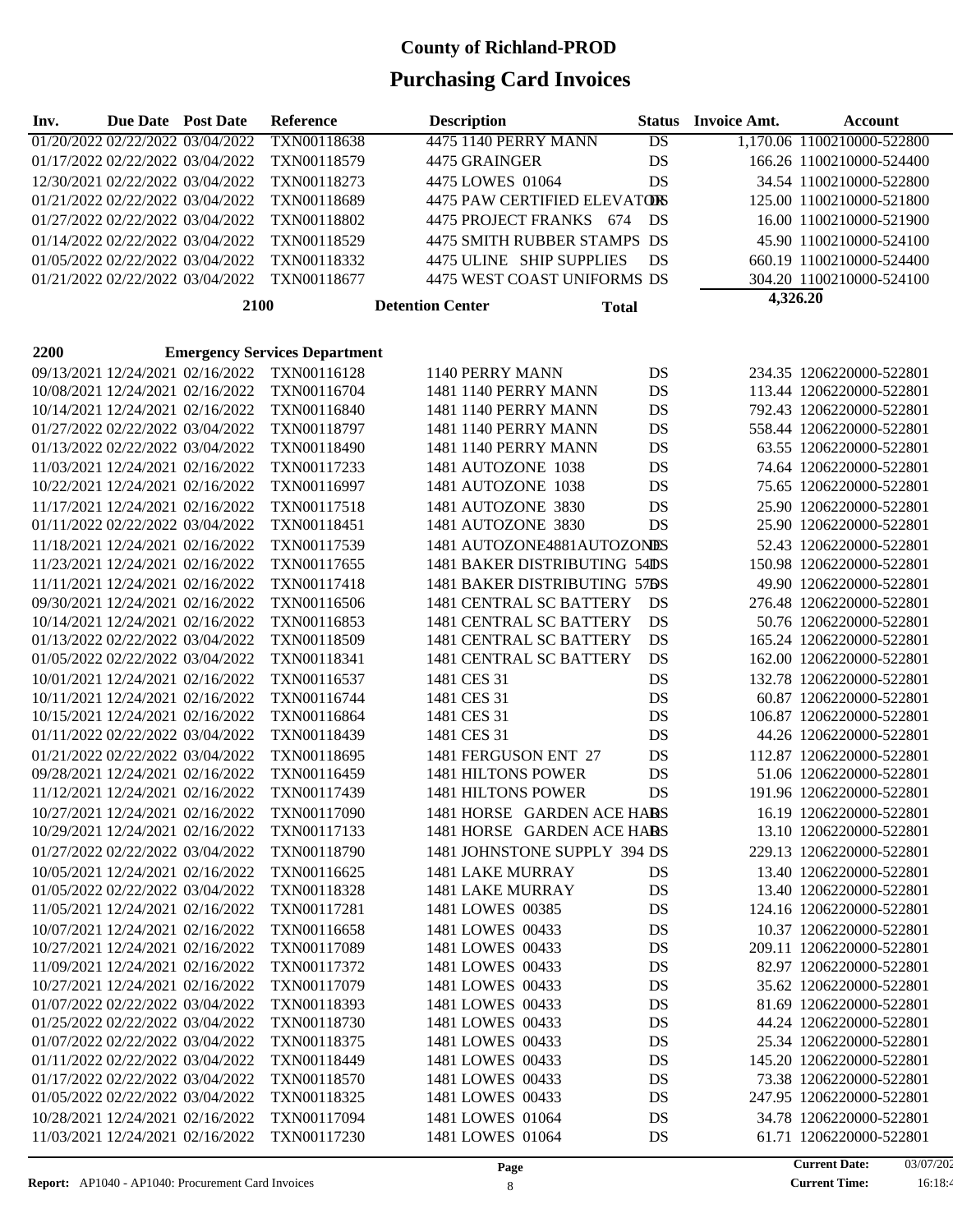| Inv. | Due Date Post Date |                                  | <b>Reference</b> | <b>Description</b>           |                 | <b>Status</b> Invoice Amt. | Account                  |
|------|--------------------|----------------------------------|------------------|------------------------------|-----------------|----------------------------|--------------------------|
|      |                    | 11/04/2021 12/24/2021 02/16/2022 | TXN00117258      | 1481 LOWES 01064             | $\overline{DS}$ |                            | 61.55 1206220000-522801  |
|      |                    | 11/22/2021 12/24/2021 02/16/2022 | TXN00117581      | 1481 LOWES 01064             | DS              |                            | 62.60 1206220000-522801  |
|      |                    | 11/23/2021 12/24/2021 02/16/2022 | TXN00117650      | 1481 LOWES 01064             | DS              |                            | 58.75 1206220000-522801  |
|      |                    | 09/28/2021 12/24/2021 02/16/2022 | TXN00116447      | 1481 LOWES 01064             | DS              |                            | 60.96 1206220000-522801  |
|      |                    | 10/06/2021 12/24/2021 02/16/2022 | TXN00116648      | 1481 LOWES 01064             | DS              |                            | 52.82 1206220000-522801  |
|      |                    | 10/26/2021 12/24/2021 02/16/2022 | TXN00117059      | 1481 LOWES 01064             | DS              |                            | 57.18 1206220000-522801  |
|      |                    | 01/10/2022 02/22/2022 03/04/2022 | TXN00118407      | 1481 LOWES 01064             | DS              |                            | 57.06 1206220000-522801  |
|      |                    | 11/01/2021 12/24/2021 02/16/2022 | TXN00117181      | 1481 LOWES 02356             | DS              |                            | 54.56 1206220000-522801  |
|      |                    | 01/20/2022 02/22/2022 03/04/2022 | TXN00118652      | 1481 LOWES 02356             | DS              |                            | 95.30 1206220000-522801  |
|      |                    | 12/31/2021 02/22/2022 03/04/2022 | TXN00118283      | 1481 LOWES 02356             | DS              |                            | 67.28 1206220000-522801  |
|      |                    | 11/04/2021 12/24/2021 02/16/2022 | TXN00117274      | 1481 LOWES 03026             | DS              |                            | 116.79 1206220000-522801 |
|      |                    | 10/20/2021 12/24/2021 02/16/2022 | TXN00116949      | 1481 LOWES 03026             | DS              |                            | 102.88 1206220000-522801 |
|      |                    | 11/22/2021 12/24/2021 02/16/2022 | TXN00117635      | 1481 LOWES 03026             | DS              |                            | 143.27 1206220000-522801 |
|      |                    | 11/02/2021 12/24/2021 02/16/2022 | TXN00117200      | 1481 LOWES 03026             | DS              |                            | 89.52 1206220000-522801  |
|      |                    | 11/11/2021 12/24/2021 02/16/2022 | TXN00117431      | 1481 LOWES 03026             | DS              |                            | 107.03 1206220000-522801 |
|      |                    | 01/26/2022 02/22/2022 03/04/2022 | TXN00118744      | 1481 LOWES 03026             | DS              |                            | 119.32 1206220000-522801 |
|      |                    | 12/31/2021 02/22/2022 03/04/2022 | TXN00118294      | 1481 LOWES 03026             | DS              |                            | 7.30 1206220000-522801   |
|      |                    | 01/12/2022 02/22/2022 03/04/2022 | TXN00118474      | 1481 LOWES 03026             | DS              |                            | 109.26 1206220000-522801 |
|      |                    | 01/13/2022 02/22/2022 03/04/2022 | TXN00118492      | 1481 LOWES 03026             | DS              |                            | 24.29 1206220000-522801  |
|      |                    | 10/26/2021 12/24/2021 02/16/2022 | TXN00117069      | 1481 MONROES POWER LLC       | DS              |                            | 104.74 1206220000-522801 |
|      |                    | 10/14/2021 12/24/2021 02/16/2022 | TXN00116811      | 1481 NORTHERN TOOL EQUIP SOS |                 |                            | 191.50 1206220000-522801 |
|      |                    | 11/08/2021 12/24/2021 02/16/2022 | TXN00117334      | 1481 NORTHERN TOOL EQUIP SOS |                 |                            | 186.16 1206220000-522801 |
|      |                    | 10/06/2021 12/24/2021 02/16/2022 | TXN00116628      | 1481 NORTHERN TOOL EQUIP SOS |                 |                            | 48.87 1206220000-522801  |
|      |                    | 01/03/2022 02/22/2022 03/04/2022 | TXN00118305      | 1481 NORTHERN TOOL EQUIP SOS |                 |                            | 243.92 1206220000-522801 |
|      |                    | 01/26/2022 02/22/2022 03/04/2022 | TXN00118759      | 1481 NORTHERN TOOL EQUIP SOS |                 |                            | 79.16 1206220000-522801  |
|      |                    | 11/08/2021 12/24/2021 02/16/2022 | TXN00117317      | 1481 SIKES SEPTIC TANK       | DS              |                            | 550.00 1206220000-522801 |
|      |                    | 01/06/2022 02/22/2022 03/04/2022 | TXN00118345      | 1481 SPARROW KENNEDY         | DS              |                            | 271.09 1206220000-522801 |
|      |                    | 10/15/2021 12/24/2021 02/16/2022 | TXN00116872      | 1481 THE HOME DEPOT 1109     | DS              |                            | 46.04 1206220000-522801  |
|      |                    | 10/25/2021 12/24/2021 02/16/2022 | TXN00117036      | 1481 THE HOME DEPOT 1110     | DS              |                            | 34.43 1206220000-522801  |
|      |                    | 11/08/2021 12/24/2021 02/16/2022 | TXN00117328      | 1481 THE HOME DEPOT 1110     | DS              |                            | 104.73 1206220000-522801 |
|      |                    | 11/11/2021 12/24/2021 02/16/2022 | TXN00117413      | 1481 THE HOME DEPOT 1110     | DS              |                            | 146.49 1206220000-522801 |
|      |                    | 11/05/2021 12/24/2021 02/16/2022 | TXN00117303      | 1481 THE HOME DEPOT 1110     | DS              |                            | 41.52 1206220000-522801  |
|      |                    | 11/08/2021 12/24/2021 02/16/2022 | TXN00117352      | 1481 THE HOME DEPOT 1110     | DS              |                            | 70.39 1206220000-522801  |
|      |                    | 11/11/2021 12/24/2021 02/16/2022 | TXN00117416      | 1481 THE HOME DEPOT 1110     | DS              |                            | -49.62 1206220000-522801 |
|      |                    | 11/12/2021 12/24/2021 02/16/2022 | TXN00117446      | 1481 THE HOME DEPOT 1110     | DS              |                            | -49.19 1206220000-522801 |
|      |                    | 11/12/2021 12/24/2021 02/16/2022 | TXN00117449      | 1481 THE HOME DEPOT 1110     | DS              |                            | 117.05 1206220000-522801 |
|      |                    | 11/18/2021 12/24/2021 02/16/2022 | TXN00117541      | 1481 THE HOME DEPOT 1110     | DS              |                            | 19.13 1206220000-522801  |
|      |                    | 11/22/2021 12/24/2021 02/16/2022 | TXN00117583      | 1481 THE HOME DEPOT 1110     | DS              |                            | 91.85 1206220000-522801  |
|      |                    | 11/24/2021 12/24/2021 02/16/2022 | TXN00117680      | 1481 THE HOME DEPOT 1110     | DS              |                            | 25.88 1206220000-522801  |
|      |                    | 09/30/2021 12/24/2021 02/16/2022 | TXN00116521      | 1481 THE HOME DEPOT 1110     | DS              |                            | 56.42 1206220000-522801  |
|      |                    | 10/04/2021 12/24/2021 02/16/2022 | TXN00116570      | 1481 THE HOME DEPOT 1110     | DS              |                            | 11.62 1206220000-522801  |
|      |                    | 10/08/2021 12/24/2021 02/16/2022 | TXN00116686      | 1481 THE HOME DEPOT 1110     | DS              |                            | 31.53 1206220000-522801  |
|      |                    | 10/18/2021 12/24/2021 02/16/2022 | TXN00116893      | 1481 THE HOME DEPOT 1110     | DS              |                            | 63.02 1206220000-522801  |
|      |                    | 01/17/2022 02/22/2022 03/04/2022 | TXN00118562      | 1481 THE HOME DEPOT 1110     | DS              |                            | 34.01 1206220000-522801  |
|      |                    | 10/01/2021 12/24/2021 02/16/2022 | TXN00116545      | 1481 THE HOME DEPOT 1112     | DS              |                            | 152.86 1206220000-522801 |
|      |                    | 09/29/2021 12/24/2021 02/16/2022 | TXN00116490      | 1481 TRANE SUPPLY 115409     | DS              |                            | 32.17 1206220000-522801  |
|      |                    | 11/03/2021 12/24/2021 02/16/2022 | TXN00117249      | 1481 TRIBLES INC COLUMBIA DS |                 |                            | 51.94 1206220000-522801  |
|      |                    | 01/17/2022 02/22/2022 03/04/2022 | TXN00118600      | 1481 TRIBLES INC COLUMBIA DS |                 |                            | 236.78 1206220000-522801 |
|      |                    | 11/15/2021 12/24/2021 02/16/2022 | TXN00117477      | 1481 TRUCK SUPPLY CO OF SCDS |                 |                            | 34.90 1206220000-522801  |
|      |                    | 01/10/2022 02/22/2022 03/04/2022 | TXN00118421      | <b>3755 NENA</b>             | DS              |                            | 142.00 1100220000-521400 |
|      |                    | 01/10/2022 02/22/2022 03/04/2022 | TXN00118403      | <b>3755 NENA</b>             | DS              |                            | 142.00 1100220000-521400 |
|      |                    | 01/27/2022 02/22/2022 03/04/2022 | TXN00118777      | 3755 OFFICE DEPOT 1214       | DS              |                            | 64.02 1100220000-521000  |
|      |                    | 01/10/2022 02/22/2022 03/04/2022 | TXN00118402      | 3755 OFFICE DEPOT 1214       | DS              |                            | 75.59 1100220000-521000  |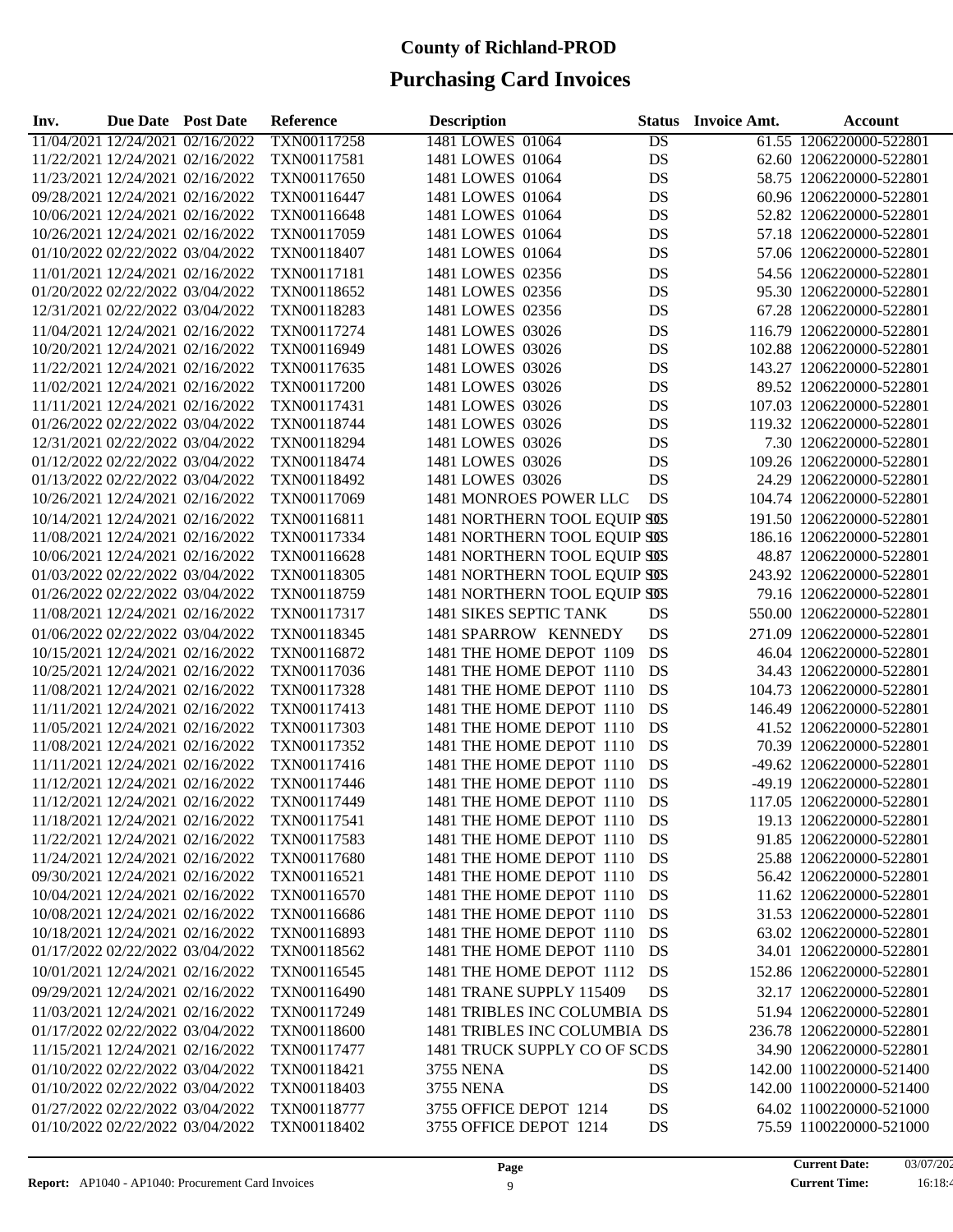| Inv. | Due Date Post Date |                                  | <b>Reference</b> | <b>Description</b>                         | Status    | Invoice Amt. | Account                    |
|------|--------------------|----------------------------------|------------------|--------------------------------------------|-----------|--------------|----------------------------|
|      |                    | 01/13/2022 02/22/2022 03/04/2022 | TXN00118513      | 3755 SAFEGUARD BUSINESS SYSS               |           |              | 535.44 1100220000-521000   |
|      |                    | 01/26/2022 02/22/2022 03/04/2022 | TXN00118766      | 3755 SQ SCFMA                              | DS        |              | 275.00 1206220000-521400   |
|      |                    | 01/07/2022 02/22/2022 03/04/2022 | TXN00118396      | 3755 VELVETEX INC                          | DS        |              | 297.00 1206220000-521000   |
|      |                    | 01/05/2022 02/22/2022 03/04/2022 | TXN00118337      | 4768 UNITED REFRIG BR U2                   | DS        |              | 265.32 1206220000-522801   |
|      |                    | 09/16/2021 12/24/2021 02/16/2022 | TXN00116211      | ACE GLASS COLUMBIA                         | DS        |              | 38.11 1206220000-522801    |
|      |                    | 09/20/2021 12/24/2021 02/16/2022 | TXN00116261      | ACE GLASS COLUMBIA                         | DS        |              | 477.95 1206220000-522801   |
|      |                    | 09/16/2021 12/24/2021 02/16/2022 | TXN00116198      | ACE GLASS COLUMBIA                         | DS        |              | 1,089.36 1206220000-522801 |
|      |                    | 09/14/2021 12/24/2021 02/16/2022 | TXN00116145      | <b>AUTOZONE 1038</b>                       | DS        |              | 26.98 1206220000-522801    |
|      |                    | 09/24/2021 12/24/2021 02/16/2022 | TXN00116376      | <b>CENTRAL SC BATTERY</b>                  | DS        |              | 109.08 1206220000-522801   |
|      |                    | 09/15/2021 12/24/2021 02/16/2022 | TXN00116172      | <b>CENTRAL SC BATTERY</b>                  | DS        |              | 29.99 1206220000-522801    |
|      |                    | 09/10/2021 12/24/2021 02/16/2022 | TXN00116057      | <b>CENTRAL SC BATTERY</b>                  | DS        |              | 194.40 1206220000-522801   |
|      |                    | 09/17/2021 12/24/2021 02/16/2022 | TXN00116226      | GATEWAY SUPPLY COMPANYDS                   |           |              | 21.28 1206220000-522801    |
|      |                    | 09/13/2021 12/24/2021 02/16/2022 | TXN00116085      | GATEWAY SUPPLY COMPANYDS                   |           |              | 71.43 1206220000-522801    |
|      |                    | 08/30/2021 12/24/2021 02/16/2022 | TXN00115755      | <b>LOWES 00385</b>                         | DS        |              | 44.84 1206220000-522801    |
|      |                    | 09/14/2021 12/24/2021 02/16/2022 | TXN00116142      | <b>LOWES 00433</b>                         | DS        |              | 64.22 1206220000-522801    |
|      |                    | 09/02/2021 12/24/2021 02/16/2022 | TXN00115863      | <b>LOWES 00433</b>                         | DS        |              | 48.25 1206220000-522801    |
|      |                    | 09/09/2021 12/24/2021 02/16/2022 | TXN00116007      | <b>LOWES 00433</b>                         | DS        |              | 86.38 1206220000-522801    |
|      |                    | 09/09/2021 12/24/2021 02/16/2022 | TXN00116020      | <b>LOWES 00433</b>                         | <b>DS</b> |              | -970.92 1206220000-522801  |
|      |                    | 09/02/2021 12/24/2021 02/16/2022 | TXN00115865      | <b>LOWES 00433</b>                         | <b>DS</b> |              | 970.92 1206220000-522801   |
|      |                    | 09/02/2021 12/24/2021 02/16/2022 | TXN00115879      | <b>LOWES 00433</b>                         | <b>DS</b> |              | 17.26 1206220000-522801    |
|      |                    | 09/21/2021 12/24/2021 02/16/2022 | TXN00116299      | <b>LOWES 01064</b>                         | <b>DS</b> |              | 31.67 1206220000-522801    |
|      |                    | 09/20/2021 12/24/2021 02/16/2022 | TXN00116239      | <b>LOWES 01064</b>                         | <b>DS</b> |              | 107.44 1206220000-522801   |
|      |                    | 09/22/2021 12/24/2021 02/16/2022 | TXN00116337      | <b>LOWES 02356</b>                         | <b>DS</b> |              | 590.52 1206220000-522801   |
|      |                    | 09/22/2021 12/24/2021 02/16/2022 | TXN00116321      | <b>LOWES 02356</b>                         | <b>DS</b> |              | 162.97 1206220000-522801   |
|      |                    | 08/30/2021 12/24/2021 02/16/2022 | TXN00115738      | <b>LOWES 03026</b>                         | <b>DS</b> |              | 62.34 1206220000-522801    |
|      |                    | 09/03/2021 12/24/2021 02/16/2022 | TXN00115899      | <b>LOWES 03026</b>                         | <b>DS</b> |              | 97.01 1206220000-522801    |
|      |                    | 09/09/2021 12/24/2021 02/16/2022 | TXN00116031      | <b>LOWES 03026</b>                         | <b>DS</b> |              | 86.38 1206220000-522801    |
|      |                    | 09/14/2021 12/24/2021 02/16/2022 | TXN00116149      | <b>LOWES 03026</b>                         | DS        |              | 91.13 1206220000-522801    |
|      |                    | 08/30/2021 12/24/2021 02/16/2022 | TXN00115758      | <b>LOWES 03026</b>                         | <b>DS</b> |              | 158.31 1206220000-522801   |
|      |                    | 08/30/2021 12/24/2021 02/16/2022 | TXN00115738      | <b>LOWES 03026</b>                         | DS        |              | 62.34 1206220000-522801    |
|      |                    | 09/15/2021 12/24/2021 02/16/2022 | TXN00116164      | <b>LOWES 03026</b>                         | <b>DS</b> |              | 45.42 1206220000-522801    |
|      |                    | 09/07/2021 12/24/2021 02/16/2022 | TXN00115990      | <b>LOWES 03026</b>                         | DS        |              | 29.84 1206220000-522801    |
|      |                    | 09/17/2021 12/24/2021 02/16/2022 | TXN00116234      | <b>LOWES 03026</b>                         | DS        |              | 88.39 1206220000-522801    |
|      |                    | 09/09/2021 12/24/2021 02/16/2022 | TXN00116026      | <b>LOWES 03026</b>                         | DS        |              | 54.48 1206220000-522801    |
|      |                    | 09/16/2021 12/24/2021 02/16/2022 | TXN00116212      | NORTHERN TOOL EQUIP SC                     | DS        |              | 339.69 1206220000-522801   |
|      |                    | 09/13/2021 12/24/2021 02/16/2022 | TXN00116101      | THE HOME DEPOT 1110                        | DS        |              | 46.79 1206220000-522801    |
|      |                    | 09/24/2021 12/24/2021 02/16/2022 | TXN00116391      | THE HOME DEPOT 1110                        | DS        |              | 11.28 1206220000-522801    |
|      |                    | 09/27/2021 12/24/2021 02/16/2022 | TXN00116442      | THE HOME DEPOT 1110                        | DS        |              | 45.09 1206220000-522801    |
|      |                    | 09/02/2021 12/24/2021 02/16/2022 | TXN00115872      | THE HOME DEPOT 1110                        | DS        |              | 27.78 1206220000-522801    |
|      |                    | 09/23/2021 12/24/2021 02/16/2022 | TXN00116363      | THE HOME DEPOT 1110                        | DS        |              | 19.17 1206220000-522801    |
|      |                    | 08/31/2021 12/24/2021 02/16/2022 | TXN00115784      | <b>TRACTOR SUPPLY 1521</b>                 | DS        |              | 20.67 1206220000-522801    |
|      |                    |                                  |                  | <b>Emergency Services Department Total</b> |           | 15,756.22    |                            |
|      |                    | 2200                             |                  |                                            |           |              |                            |
| 2210 |                    | <b>EMS</b>                       |                  |                                            |           |              |                            |
|      |                    | 01/13/2022 02/22/2022 03/04/2022 | TXN00118501      | 3755 GRAINGER                              | DS        |              | 551.24 1100221000-522700   |
|      |                    | 01/17/2022 02/22/2022 03/04/2022 | TXN00118572      | 3755 GRAINGER                              | DS        |              | 870.69 1100221000-524400   |
|      |                    | 01/25/2022 02/22/2022 03/04/2022 | TXN00118727      | 3755 GRAINGER                              | DS        |              | -313.43 1100221000-524900  |
|      |                    | 01/10/2022 02/22/2022 03/04/2022 | TXN00118426      | 3755 IN PEE DEE REGIONAL                   | DS        |              | 1,085.00 1100221000-526400 |
|      |                    | 01/10/2022 02/22/2022 03/04/2022 | TXN00118419      | 3755 OFFICE DEPOT 1214                     | DS        |              | 176.90 1100221000-521000   |
|      |                    | 01/13/2022 02/22/2022 03/04/2022 | TXN00118497      | 3755 ULINE SHIP SUPPLIES                   | DS        |              | 49.78 1100221000-521000    |
|      |                    | 01/17/2022 02/22/2022 03/04/2022 | TXN00118560      | 3755 VENDING                               | DS        |              | 1,431.69 1100221000-522700 |
|      |                    |                                  |                  |                                            |           |              |                            |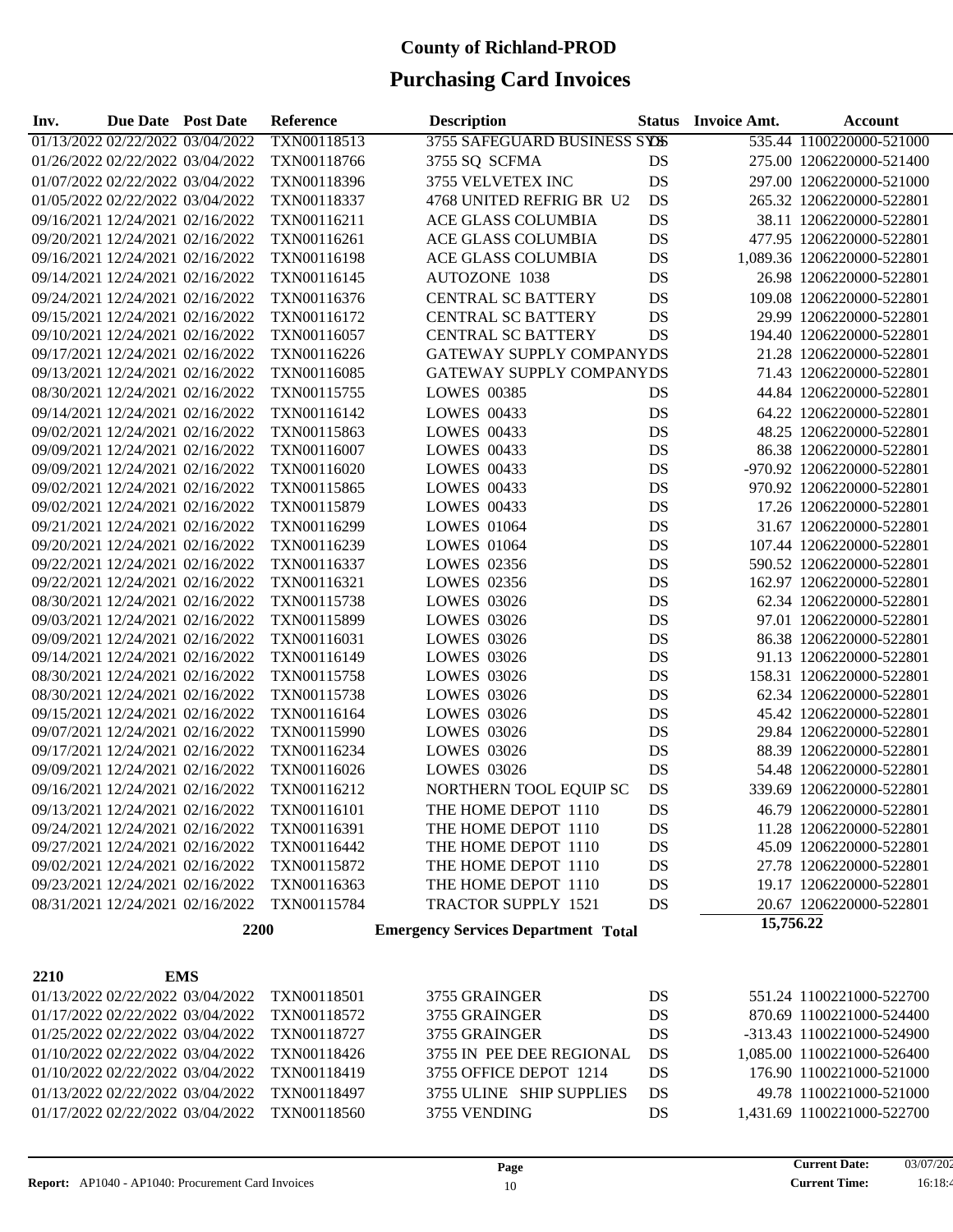|                                  | <b>Due Date Post Date</b>   | <b>Reference</b> | <b>Description</b>                   | <b>Status</b> | <b>Invoice Amt.</b> | <b>Account</b>             |
|----------------------------------|-----------------------------|------------------|--------------------------------------|---------------|---------------------|----------------------------|
|                                  | 2210                        |                  | <b>EMS</b>                           | <b>Total</b>  | 3,851.87            |                            |
|                                  |                             |                  |                                      |               |                     |                            |
|                                  |                             |                  |                                      |               |                     |                            |
| 2300                             | <b>Planning</b>             |                  |                                      |               |                     |                            |
| 01/14/2022 02/22/2022 03/04/2022 |                             | TXN00118540      | <b>7832 SCARC</b>                    | <b>DS</b>     |                     | 35.00 1100230000-521400    |
|                                  | 2300                        |                  | <b>Planning</b>                      | <b>Total</b>  |                     | 35.00                      |
|                                  |                             |                  |                                      |               |                     |                            |
| 2320                             | <b>Building Inspections</b> |                  |                                      |               |                     |                            |
| 01/12/2022 02/22/2022 03/04/2022 |                             | TXN00118478      | 0027 INT L CODE COUNCIL INCDS        |               |                     | 230.00 1100232000-526400   |
| 01/19/2022 02/22/2022 03/04/2022 |                             | TXN00118613      | 0027 INT L CODE COUNCIL INCDS        |               |                     | 230.00 1100232000-526400   |
| 01/19/2022 02/22/2022 03/04/2022 |                             | TXN00118624      | 0027 INT L CODE COUNCIL INCDS        |               |                     | 230.00 1100232000-526400   |
| 01/24/2022 02/22/2022 03/04/2022 |                             | TXN00118709      | 0027 INT L CODE COUNCIL INCDS        |               |                     | 230.00 1100232000-526400   |
| 01/06/2022 02/22/2022 03/04/2022 |                             | TXN00118358      | 0027 INT L CODE COUNCIL INCDS        |               |                     | 230.00 1100232000-526400   |
| 01/05/2022 02/22/2022 03/04/2022 |                             | TXN00118339      | 0027 INT L CODE COUNCIL INCDS        |               |                     | 300.00 1100232000-526400   |
| 01/24/2022 02/22/2022 03/04/2022 |                             | TXN00118717      | 0027 LEHIGH B2B WEB SALES DS         |               |                     | 8.66 1100232000-524100     |
| 01/12/2022 02/22/2022 03/04/2022 |                             | TXN00118465      | 0027 LEHIGH B2B WEB SALES DS         |               |                     | 7.49 1100232000-524100     |
| 01/26/2022 02/22/2022 03/04/2022 |                             | TXN00118750      | 0027 LEHIGH EIPP                     | DS            |                     | 130.66 1100232000-524100   |
| 01/20/2022 02/22/2022 03/04/2022 |                             | TXN00118657      | 0027 LEHIGH EIPP                     | DS            |                     | 130.66 1100232000-524100   |
| 01/20/2022 02/22/2022 03/04/2022 |                             | TXN00118642      | 0027 LEHIGH EIPP                     | DS            |                     | 150.00 1100232000-524100   |
|                                  |                             |                  | 0027 SC CODES COUNCIL                |               |                     |                            |
| 01/12/2022 02/22/2022 03/04/2022 |                             | TXN00118472      | 0027 SC CODES COUNCIL                | DS            |                     | 50.00 1100232000-521400    |
| 01/12/2022 02/22/2022 03/04/2022 |                             | TXN00118461      |                                      | DS            |                     | 50.00 1100232000-521400    |
| 01/07/2022 02/22/2022 03/04/2022 |                             | TXN00118365      | 0027 SQ S E CODE TRAINING            | DS            |                     | 599.00 1100232000-526400   |
| 01/10/2022 02/22/2022 03/04/2022 |                             | TXN00118409      | 0027 SQ S E CODE TRAINING            | DS            |                     | 599.00 1100232000-526400   |
| 01/07/2022 02/22/2022 03/04/2022 |                             | TXN00118382      | 0027 SQ S E CODE TRAINING            | DS            |                     | 599.00 1100232000-526400   |
| 01/19/2022 02/22/2022 03/04/2022 |                             | TXN00118627      | 0027 WORKBOOK OR PDF                 | DS            |                     | 209.97 1100232000-526400   |
|                                  | 2320                        |                  | <b>Building Inspections</b>          | <b>Total</b>  | 3,984.44            |                            |
|                                  |                             |                  |                                      |               |                     |                            |
|                                  |                             |                  |                                      |               |                     |                            |
|                                  |                             |                  |                                      |               |                     |                            |
| 2400                             | Coroner                     |                  |                                      |               |                     |                            |
| 01/27/2022 02/22/2022 03/04/2022 |                             | TXN00118807      | 6674 Adobe Inc                       | DS            |                     | 179.88 1100240000-521000   |
| 11/24/2021 12/24/2021 02/16/2022 |                             | TXN00117673      | <b>6674 DTV DIRECTV SERVICE</b>      | DS            |                     | 230.01 1100240000-521000   |
| 01/24/2022 02/22/2022 03/04/2022 |                             | TXN00118719      | <b>6674 DTV DIRECTV SERVICE</b>      | DS            |                     | 230.01 1100240000-522600   |
| 01/10/2022 02/22/2022 03/04/2022 |                             | TXN00118420      | <b>6674 LEXISNEXIS RISK MNGMTDS</b>  |               |                     | 648.00 1100240000-522600   |
| 11/08/2021 12/24/2021 02/16/2022 |                             | TXN00117353      | 6674 OFFICE DEPOT 2349               | DS            |                     | 16.95 1100240000-521000    |
| 01/07/2022 02/22/2022 03/04/2022 |                             | TXN00118392      | 6674 SQ CS DESIGNS                   | DS            |                     | 1,250.00 1100240000-527200 |
| 01/19/2022 02/22/2022 03/04/2022 |                             | TXN00118619      | 6674 SQ J HALEEM                     | DS            |                     | 800.00 1100240000-522600   |
| 01/05/2022 02/22/2022 03/04/2022 |                             | TXN00118334      | 6674 ULINE SHIP SUPPLIES             | DS            |                     | 148.18 1100240000-523800   |
| 01/11/2022 02/22/2022 03/04/2022 |                             | TXN00118441      | <b>6674 WALMART COM</b>              | DS            |                     | 15.34 1100240000-523800    |
| 01/07/2022 02/22/2022 03/04/2022 |                             | TXN00118371      | <b>6674 WALMART COM</b>              | DS            |                     | 12.27 1100240000-521000    |
| 01/10/2022 02/22/2022 03/04/2022 |                             | TXN00118399      | <b>6674 WALMART COM AA</b>           | DS            |                     | 101.04 1100240000-523800   |
| 11/16/2021 12/24/2021 02/16/2022 |                             | TXN00117485      | <b>TRENMEDIA</b><br>6674 WAVE        | DS            |                     | 1,200.00 1100240000-521000 |
| 01/17/2022 02/22/2022 03/04/2022 |                             | TXN00118564      | <b>6674 WAVE</b><br><b>TRENMEDIA</b> | DS            |                     | 1,200.00 1100240000-527200 |
| 12/30/2021 02/22/2022 03/04/2022 |                             | TXN00118272      | 6674 WAVE<br>TRENMEDIA               | DS            |                     | 1,200.00 1100240000-527200 |
| 01/12/2022 02/22/2022 03/04/2022 |                             | TXN00118479      | 6674 WM SUPERCENTER 4506 DS          |               |                     | 26.57 1100240000-521000    |
| 11/12/2021 12/24/2021 02/16/2022 |                             | TXN00117453      | <b>6770 ADOBE ACROPRO SUBS</b>       | DS            |                     | 14.99 1100240000-521000    |
| 01/04/2022 02/22/2022 03/04/2022 |                             | TXN00118322      | 6770 ADOBE ACROPRO SUBS              | DS            |                     | 14.99 1100240000-521000    |
| 01/12/2022 02/22/2022 03/04/2022 |                             | TXN00118475      | 6770 ADOBE ACROPRO SUBS              | DS            |                     | 14.99 1100240000-521000    |
| 01/21/2022 02/22/2022 03/04/2022 |                             | TXN00118698      | 6770 AMZN Mktp US                    | DS            |                     | -80.99 1100240000-524900   |
| 01/07/2022 02/22/2022 03/04/2022 |                             | TXN00118363      | 6770 AMZN Mktp US 440WT9IH3DS        |               |                     | 160.10 1100240000-524900   |
| 01/12/2022 02/22/2022 03/04/2022 |                             | TXN00118486      | 6770 AMZN Mktp US 556MP39WDS         |               |                     | 372.61 1100240000-524900   |
| 01/17/2022 02/22/2022 03/04/2022 |                             | TXN00118554      | 6770 AMZN Mktp US 786DN4BHDS         |               |                     | 160.93 1100240000-524900   |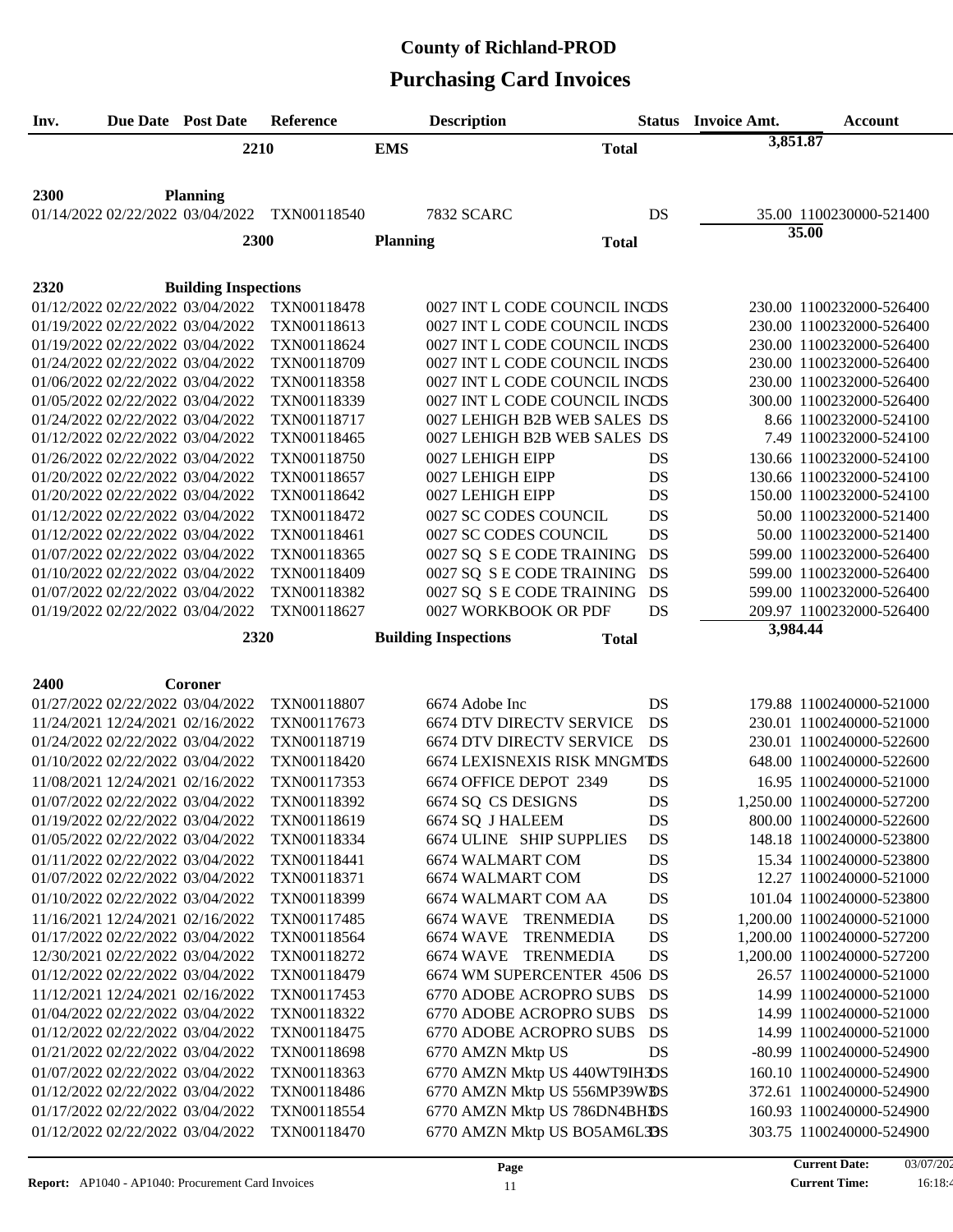| Inv. | <b>Due Date</b> Post Date |                                  | Reference                          | <b>Description</b>                 |                                   | <b>Status</b> Invoice Amt. | <b>Account</b>             |
|------|---------------------------|----------------------------------|------------------------------------|------------------------------------|-----------------------------------|----------------------------|----------------------------|
|      |                           | 01/10/2022 02/22/2022 03/04/2022 | TXN00118416                        |                                    | 6770 AMZN Mktp US CI8RI8QG3DS     |                            | 272.12 1100240000-524900   |
|      |                           | 01/10/2022 02/22/2022 03/04/2022 | TXN00118435                        |                                    | 6770 AMZN Mktp US F015O5B93DS     |                            | 112.61 1100240000-524900   |
|      |                           | 01/10/2022 02/22/2022 03/04/2022 | TXN00118405                        |                                    | 6770 AMZN Mktp US HL91X4V4DS      |                            | 168.20 1100240000-524900   |
|      |                           | 01/07/2022 02/22/2022 03/04/2022 | TXN00118387                        |                                    | 6770 AMZN Mktp US KZ7VY4GPBS      |                            | 42.33 1100240000-524900    |
|      |                           | 01/17/2022 02/22/2022 03/04/2022 | TXN00118559                        |                                    | 6770 AMZN Mktp US L15XE5ALDS      |                            | 30.22 1100240000-524900    |
|      |                           | 01/17/2022 02/22/2022 03/04/2022 | TXN00118566                        |                                    | 6770 AMZN Mktp US LU4SN0PJ3DS     |                            | 123.10 1100240000-524900   |
|      |                           | 01/06/2022 02/22/2022 03/04/2022 | TXN00118353                        |                                    | 6770 AMZN Mktp US R45J37GG3DS     |                            | 28.26 1100240000-524900    |
|      |                           | 01/19/2022 02/22/2022 03/04/2022 | TXN00118612                        |                                    | 6770 AMZN MKTP US R71LX53DXS      |                            | 213.12 1100240000-524900   |
|      |                           | 01/10/2022 02/22/2022 03/04/2022 | TXN00118401                        |                                    | 6770 AMZN Mktp US SL7ZG3103DS     |                            | 182.43 1100240000-524900   |
|      |                           | 01/17/2022 02/22/2022 03/04/2022 | TXN00118597                        |                                    | 6770 AMZN Mktp US T91YH4NLBS      |                            | 212.06 1100240000-524900   |
|      |                           | 01/11/2022 02/22/2022 03/04/2022 | TXN00118442                        |                                    | 6770 AMZN Mktp US V20BQ0KABS      |                            | 248.35 1100240000-524900   |
|      |                           | 01/13/2022 02/22/2022 03/04/2022 | TXN00118515                        | 6770 B2B Prime XF2UN8CQ3           | DS                                |                            | 193.32 1100240000-527200   |
|      |                           | 01/27/2022 02/22/2022 03/04/2022 | TXN00118788                        | 6770 CHEWY COM                     | DS                                |                            | 276.40 1100240000-526800   |
|      |                           | 01/17/2022 02/22/2022 03/04/2022 | TXN00118565                        | 6770 Fast Signs 143                | DS                                |                            | 334.80 1100240000-527200   |
|      |                           | 01/05/2022 02/22/2022 03/04/2022 | TXN00118327                        | 6770 INTERNATIONAL                 | DS                                |                            | 250.00 1100240000-521400   |
|      |                           | 01/13/2022 02/22/2022 03/04/2022 | TXN00118499                        | 6770 PIEDMONT ANIMAL               | DS                                |                            | 66.50 1100240000-526800    |
|      |                           | 12/30/2021 02/22/2022 03/04/2022 | TXN00118275                        |                                    | 6770 SQ CAMBELLS CLEANINGDS       |                            | 1,500.00 1100240000-527200 |
|      |                           | 01/17/2022 02/22/2022 03/04/2022 | TXN00118587                        |                                    | 6770 SQ CAMBELLS CLEANINGDS       |                            | 1,500.00 1100240000-527200 |
|      |                           | 01/12/2022 02/22/2022 03/04/2022 | TXN00118462                        |                                    | 6770 SQ CAMBELLS CLEANINGDS       |                            | 1,500.00 1100240000-527200 |
|      |                           | 12/31/2021 02/22/2022 03/04/2022 | TXN00118291                        |                                    | 6770 SQ CAMBELLS CLEANINOS        |                            | 1,000.00 1100240000-527200 |
|      |                           | 01/14/2022 02/22/2022 03/04/2022 | TXN00118523                        |                                    | 6770 SQ CAMBELLS CLEANINOS        |                            | 1,500.00 1100240000-527200 |
|      |                           | 01/12/2022 02/22/2022 03/04/2022 | TXN00118488                        | 6770 SQ J HALEEM                   | DS                                |                            | 500.00 1100240000-522600   |
|      |                           | 01/13/2022 02/22/2022 03/04/2022 | TXN00118502                        |                                    | 6770 SQ SHOTS?S FIRED LLC DS      |                            | 1,500.00 1100240000-527200 |
|      |                           | 11/05/2021 12/24/2021 02/16/2022 | TXN00117300                        | 6770 SQ TERRACOTTA                 | DS                                |                            | 200.00 1100240000-521000   |
|      |                           | 11/05/2021 12/24/2021 02/16/2022 | TXN00117277                        | 6770 SQ TERRACOTTA                 | DS                                |                            | 200.00 1100240000-521000   |
|      |                           | 01/13/2022 02/22/2022 03/04/2022 | TXN00118507                        | 6770 SQ TERRACOTTA                 | DS                                |                            | 400.00 1100240000-522600   |
|      |                           | 01/12/2022 02/22/2022 03/04/2022 | TXN00118468                        | 6770 TACTICALGEAR COM              | DS                                |                            | 240.56 1100240000-526800   |
|      |                           | 01/11/2022 02/22/2022 03/04/2022 | TXN00118444                        | 6770 ULINE SHIP SUPPLIES           | DS                                |                            | 785.45 1100240000-522600   |
|      |                           | 2400                             |                                    | Coroner                            | <b>Total</b>                      | 21,799.45                  |                            |
|      |                           |                                  |                                    |                                    |                                   |                            |                            |
| 3000 |                           |                                  | <b>Public Works Administration</b> |                                    |                                   |                            |                            |
|      |                           | 10/08/2021 12/24/2021 02/16/2022 | TXN00116699                        |                                    | <b>3818 ANCHOR RUBBER STAMPDS</b> |                            | 50.90 1100300000-521000    |
|      |                           | 11/22/2021 12/24/2021 02/16/2022 | TXN00117642A                       | 3818 LESESNE INDUSTRIES            | DS                                |                            | 34.81 1100300000-521000    |
|      |                           | 01/21/2022 02/22/2022 03/04/2022 | TXN00118686                        | 3818 OFFICE DEPOT 2127             | DS                                |                            | 60.35 1100300000-521000    |
|      |                           | 01/21/2022 02/22/2022 03/04/2022 | TXN00118690                        | <b>3818 PERSONNEL CONCEPTS</b>     | DS                                |                            | 1.95 1100300000-521000     |
|      |                           | 01/21/2022 02/22/2022 03/04/2022 | TXN00118669                        | 3818 PERSONNEL CONCEPTS            | DS                                |                            | 6.50 1100300000-521000     |
|      |                           | 01/21/2022 02/22/2022 03/04/2022 | TXN00118670                        | 3818 PERSONNEL CONCEPTS            | DS                                |                            | 22.10 1100300000-521000    |
|      |                           | 01/21/2022 02/22/2022 03/04/2022 | TXN00118673                        | 3818 PERSONNEL CONCEPTS            | DS                                |                            | 54.00 1100300000-521000    |
|      |                           | 01/21/2022 02/22/2022 03/04/2022 | TXN00118691                        | 3818 PERSONNEL CONCEPTS            | DS                                |                            | 223.89 1100300000-521000   |
|      |                           | 11/01/2021 12/24/2021 02/16/2022 | TXN00117192                        | 4141 STAPLES                       | DS<br>00103911                    |                            | 491.37 1100300000-521000   |
|      |                           | 01/11/2022 02/22/2022 03/04/2022 | TXN00118456                        | 4141 USPS PO 4584000147            | DS                                |                            | 4.33 1100300000-521000     |
|      |                           | 3000                             |                                    | <b>Public Works Administration</b> | <b>Total</b>                      |                            | 950.20                     |
|      |                           |                                  |                                    |                                    |                                   |                            |                            |
| 3005 |                           | <b>Engineering Division</b>      |                                    |                                    |                                   |                            |                            |
|      |                           | 01/06/2022 02/22/2022 03/04/2022 | TXN00118344                        |                                    | 1638 FSP SC ASSOCIATION FORDS     |                            | 240.00 1100300500-526400   |
|      |                           | 01/26/2022 02/22/2022 03/04/2022 | TXN00118742                        | 1638 SC ASPHALT                    | DS                                |                            | 425.00 1100300500-526400   |
|      |                           | 12/31/2021 02/22/2022 03/04/2022 | TXN00118284                        |                                    | 4141 HALFMOON EDUCATION DS        |                            | 289.00 1100300500-526400   |
|      |                           | 3005                             |                                    | <b>Engineering Division</b>        | <b>Total</b>                      |                            | 954.00                     |
|      |                           |                                  |                                    |                                    |                                   |                            |                            |
| 3020 |                           | <b>Road Maintenance</b>          |                                    |                                    |                                   |                            |                            |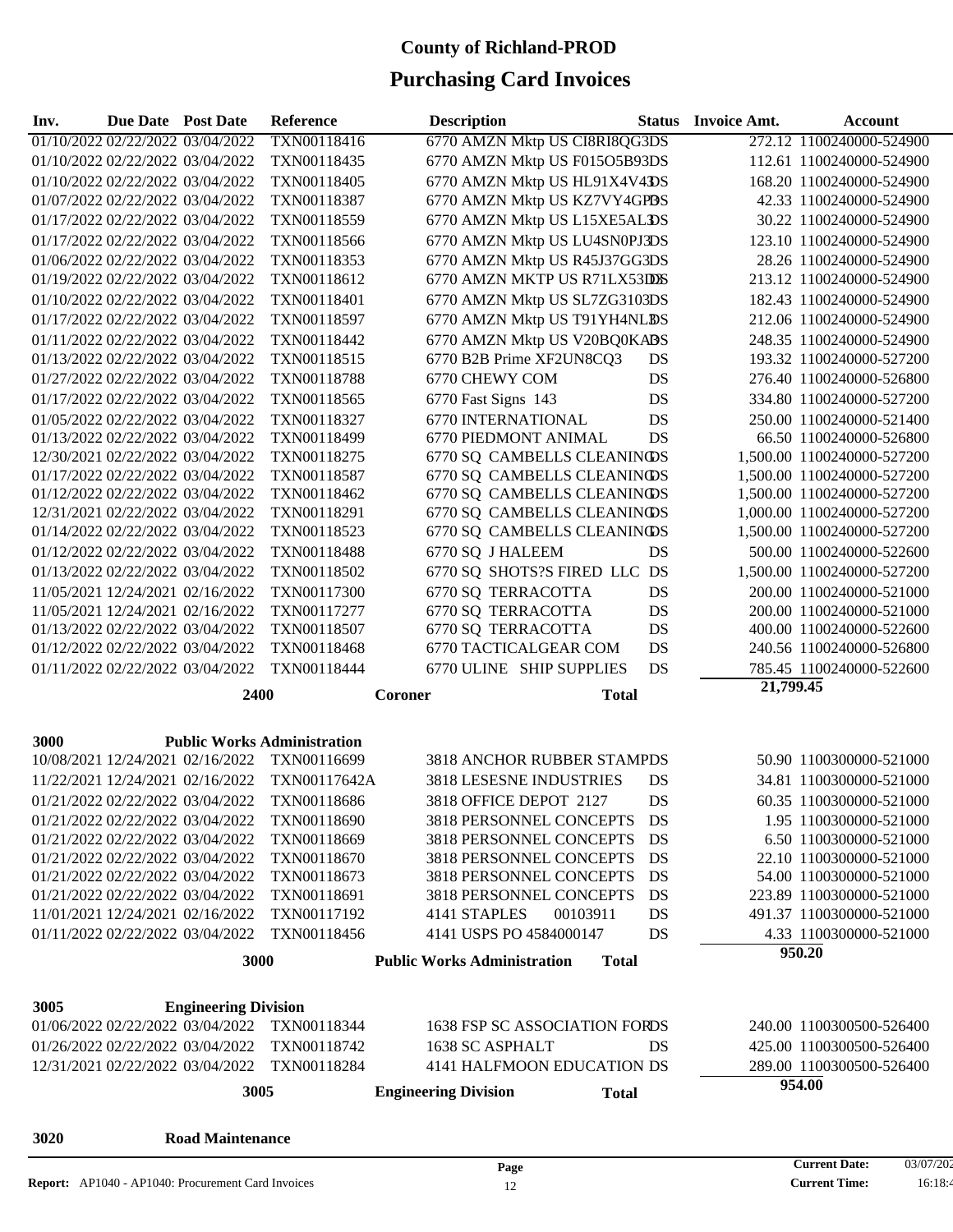| Inv. | <b>Due Date Post Date</b>                                            |                                  | Reference                                   |                    | <b>Description</b>           |                               | <b>Status</b> | <b>Invoice Amt.</b> | <b>Account</b>                                      |
|------|----------------------------------------------------------------------|----------------------------------|---------------------------------------------|--------------------|------------------------------|-------------------------------|---------------|---------------------|-----------------------------------------------------|
|      | 01/17/2022 02/22/2022 03/04/2022                                     |                                  | TXN00118571                                 |                    |                              | 0076 BLYTHEWOOD FEED ANDDS    |               |                     | 56.97 1216302000-523300                             |
|      | 01/19/2022 02/22/2022 03/04/2022                                     |                                  | TXN00118622                                 |                    |                              | 0076 IN WAVERLY INDUSTRIEDS   |               |                     | 998.75 1216302000-523300                            |
|      | 01/13/2022 02/22/2022 03/04/2022                                     |                                  | TXN00118521                                 |                    |                              | 0076 NORTHERN TOOL EQUIP SOS  |               |                     | 158.34 1216302000-523300                            |
|      | 01/26/2022 02/22/2022 03/04/2022                                     |                                  | TXN00118755                                 |                    | 0076 SC ASPHALT              |                               | DS            |                     | 170.00 1216302000-526400                            |
|      | 01/19/2022 02/22/2022 03/04/2022                                     |                                  | TXN00118623                                 |                    |                              | 3818 IN WAVERLY INDUSTRIEDS   |               |                     | 998.75 1216302000-523300                            |
|      |                                                                      | 3020                             |                                             |                    | <b>Road Maintenance</b>      | <b>Total</b>                  |               | 2,382.81            |                                                     |
|      |                                                                      |                                  |                                             |                    |                              |                               |               |                     |                                                     |
| 3022 |                                                                      | <b>Stormwater Management</b>     |                                             |                    |                              |                               |               |                     |                                                     |
|      |                                                                      | 01/10/2022 02/22/2022 03/04/2022 | TXN00118427                                 |                    | 0076 CORE MAIN SC034         |                               | DS            |                     | 253.46 1208302200-523600                            |
|      | 01/06/2022 02/22/2022 03/04/2022                                     |                                  | TXN00118352                                 |                    |                              | 1638 FSP SC ASSOCIATION FORDS |               |                     | 240.00 1208302200-526400                            |
|      | 01/21/2022 02/22/2022 03/04/2022                                     |                                  | TXN00118693                                 |                    | 8295 COUNTRY OUTFITTER       |                               | DS            |                     | 323.95 1208302200-524100                            |
|      | 01/14/2022 02/22/2022 03/04/2022                                     |                                  | TXN00118522                                 |                    |                              | 8295 IN COLUMBIA HEALTHY DS   |               |                     | 1,385.00 1208302200-526100                          |
|      |                                                                      | 3022                             |                                             |                    | <b>Stormwater Management</b> | <b>Total</b>                  |               | 2,202.41            |                                                     |
|      |                                                                      |                                  |                                             |                    |                              |                               |               |                     |                                                     |
| 3061 |                                                                      | <b>New Development</b>           |                                             |                    |                              |                               |               |                     |                                                     |
|      | 01/17/2022 02/22/2022 03/04/2022                                     |                                  | TXN00118592                                 |                    |                              | 0027 LEHIGH B2B WEB SALES DS  |               |                     | 10.22 1208306100-524100                             |
|      | 01/26/2022 02/22/2022 03/04/2022                                     |                                  | TXN00118770                                 |                    | 0027 LEHIGH EIPP             |                               | DS            |                     | 150.00 1216306100-524100                            |
|      | 01/14/2022 02/22/2022 03/04/2022                                     |                                  | TXN00118547                                 |                    | 0027 LEHIGH EIPP             |                               | DS            |                     | 150.00 1208306100-524100                            |
|      |                                                                      | 3061                             |                                             |                    | <b>New Development</b>       | <b>Total</b>                  |               |                     | 310.22                                              |
|      |                                                                      |                                  |                                             |                    |                              |                               |               |                     |                                                     |
| 3062 |                                                                      | <b>Animal Care</b>               |                                             |                    |                              |                               |               |                     |                                                     |
|      | 01/12/2022 02/22/2022 03/04/2022                                     |                                  | TXN00118485                                 |                    | 1758 BEST BUY                | 00015156                      | DS            |                     | 107.96 1100306200-521000                            |
|      | 01/21/2022 02/22/2022 03/04/2022                                     |                                  | TXN00118682                                 |                    |                              | 1758 BESTBUYCOM806566318353S  |               |                     | -151.16 1100306200-521000                           |
|      | 01/07/2022 02/22/2022 03/04/2022                                     |                                  | TXN00118374                                 |                    |                              | 1758 BESTBUYCOM806566318358S  |               |                     | 124.15 1100306200-521000                            |
|      | 01/07/2022 02/22/2022 03/04/2022                                     |                                  | TXN00118391                                 |                    |                              | 1758 BESTBUYCOM806566318358S  |               |                     | 107.95 1100306200-521000                            |
|      | 01/14/2022 02/22/2022 03/04/2022                                     |                                  | TXN00118536                                 |                    |                              | 1758 BESTBUYCOM806566318358S  |               |                     | 151.16 1100306200-521000                            |
|      | 01/10/2022 02/22/2022 03/04/2022                                     |                                  | TXN00118422                                 |                    | 1758 OFFICE DEPOT 2349       |                               | DS            |                     | 560.51 1100306200-521000                            |
|      | 01/27/2022 02/22/2022 03/04/2022                                     |                                  | TXN00118782                                 |                    |                              | 1758 PRISMA HEALTH EML 176DS  |               |                     | 356.00 1100306200-521000                            |
|      | 12/30/2021 02/22/2022 03/04/2022                                     |                                  | TXN00118277                                 |                    |                              | 1758 PRISMA HEALTH EML 176DS  |               |                     | 356.00 1100306200-521000                            |
|      |                                                                      | 3062                             |                                             | <b>Animal Care</b> |                              | <b>Total</b>                  |               | 1,612.57            |                                                     |
|      |                                                                      |                                  |                                             |                    |                              |                               |               |                     |                                                     |
| 3170 |                                                                      |                                  | <b>Facilities &amp; Ground Maint Divisi</b> |                    |                              |                               |               |                     |                                                     |
|      | 10/18/2021 12/24/2021 02/16/2022                                     |                                  | TXN00116880                                 |                    | 0957 CAROLINA POWER          |                               | DS            |                     | 41.11 1100317000-522700                             |
|      | 10/15/2021 12/24/2021 02/16/2022                                     |                                  | TXN00116871                                 |                    | 0957 HILTONS POWER           |                               | DS            |                     | 184.45 1100317000-522700                            |
|      | 01/20/2022 02/22/2022 03/04/2022                                     |                                  | TXN00118635                                 |                    | 0957 HILTONS POWER           |                               | DS            |                     | 145.88 1100317000-523200                            |
|      | 01/11/2022 02/22/2022 03/04/2022                                     |                                  | TXN00118452                                 |                    | 0957 HILTONS POWER           |                               | DS            |                     | 106.07 1100317000-522700                            |
|      | 01/05/2022 02/22/2022 03/04/2022                                     |                                  | TXN00118330                                 |                    | 0957 HILTONS POWER           |                               | DS            |                     | 105.80 1100317000-522700                            |
|      | 01/21/2022 02/22/2022 03/04/2022                                     |                                  | TXN00118696                                 |                    | 0957 HILTONS POWER           |                               | DS            |                     | 269.97 1100317000-523200                            |
|      | 01/27/2022 02/22/2022 03/04/2022                                     |                                  | TXN00118789                                 |                    | 0957 LOWES 00433             |                               | DS            |                     | 35.60 1100317000-523200                             |
|      | 01/21/2022 02/22/2022 03/04/2022                                     |                                  | TXN00118684                                 |                    | 0957 LOWES 02356             |                               | DS            |                     | 74.46 1100317000-522700                             |
|      | 01/25/2022 02/22/2022 03/04/2022                                     |                                  | TXN00118723                                 |                    | 0957 SITEONE LANDSCAPE       |                               | DS            |                     | 55.00 1100317000-523200                             |
|      | 11/22/2021 12/24/2021 02/16/2022                                     |                                  | TXN00117621                                 |                    | 0957 SPARROW KENNEDY         |                               | DS            |                     | 117.13 1100317000-522700                            |
|      | 01/17/2022 02/22/2022 03/04/2022                                     |                                  | TXN00118558                                 |                    |                              | 0957 THE HOME DEPOT 1110      | DS            |                     | 34.13 1100317000-523200                             |
|      | 01/26/2022 02/22/2022 03/04/2022                                     |                                  | TXN00118774                                 |                    | 0957 THOMPSON RENTAL         |                               | DS            |                     | 442.75 1100317000-523100                            |
|      | 11/24/2021 12/24/2021 02/16/2022                                     |                                  | TXN00117685                                 |                    |                              | 0957 TRACTOR SUPPLY 1521      | DS            |                     | 29.14 1100317000-522700                             |
|      | 01/12/2022 02/22/2022 03/04/2022                                     |                                  | TXN00118460                                 |                    | 1054 CES 31                  |                               | DS            |                     | 143.10 1100317000-522800                            |
|      | 01/05/2022 02/22/2022 03/04/2022<br>01/14/2022 02/22/2022 03/04/2022 |                                  | TXN00118329<br>TXN00118525                  |                    | 1054 CES 31<br>1054 CES 31   |                               | DS<br>DS      |                     | 126.87 1100317000-522800<br>36.96 1100317000-522800 |
|      | 01/20/2022 02/22/2022 03/04/2022                                     |                                  | TXN00118633                                 |                    | 1054 CES 31                  |                               | DS            |                     | 136.16 1100317000-522800                            |
|      |                                                                      |                                  |                                             |                    |                              |                               |               |                     |                                                     |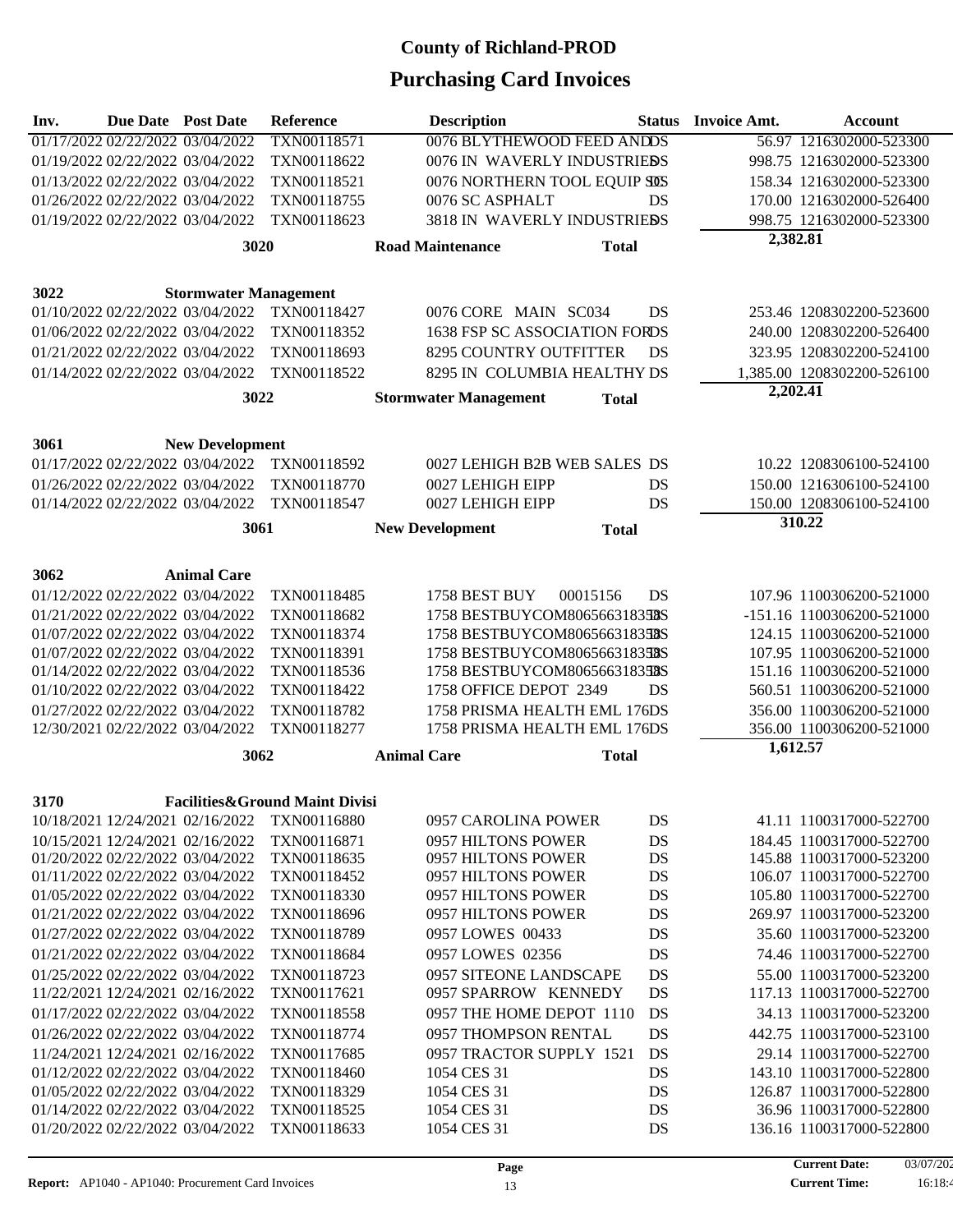| Inv.                             | Due Date Post Date |                                  | <b>Reference</b> | <b>Description</b>           | <b>Status</b>   | Invoice Amt. | Account                   |
|----------------------------------|--------------------|----------------------------------|------------------|------------------------------|-----------------|--------------|---------------------------|
|                                  |                    | 01/20/2022 02/22/2022 03/04/2022 | TXN00118649      | <b>1054 FASTENAL COMPANY</b> | $\overline{DS}$ |              | 18.39 1100317000-522800   |
|                                  |                    | 01/07/2022 02/22/2022 03/04/2022 | TXN00118394      | 1054 OFFICE DEPOT 2349       | DS              |              | 56.82 1100317000-522800   |
|                                  |                    | 01/27/2022 02/22/2022 03/04/2022 | TXN00118795      | 1451 THE HOME DEPOT 1110     | DS              |              | 18.87 1100317000-522800   |
|                                  |                    | 10/06/2021 12/24/2021 02/16/2022 | TXN00116630      | 3279 140 COOK BOARDMAN       | DS              |              | 273.03 1100317000-522800  |
|                                  |                    | 11/16/2021 12/24/2021 02/16/2022 | TXN00117489      | 3279 ADVANCED DOOR           | DS              |              | 148.36 1100317000-522800  |
| 01/13/2022 02/22/2022 03/04/2022 |                    |                                  | TXN00118491      | 3279 CAPITAL SUPPLY OF       | DS              |              | 43.04 1100317000-522800   |
| 01/26/2022 02/22/2022 03/04/2022 |                    |                                  | TXN00118772      | 3279 HORSE GARDEN ACE HARS   |                 |              | 21.10 1100317000-522800   |
|                                  |                    | 11/22/2021 12/24/2021 02/16/2022 | TXN00117579      | 3279 THE HOME DEPOT 1110     | DS              |              | 33.78 1100317000-522800   |
|                                  |                    | 10/14/2021 12/24/2021 02/16/2022 | TXN00116816      | 3279 THE HOME DEPOT 1110     | DS              |              | 32.30 1100317000-522800   |
|                                  |                    | 12/31/2021 02/22/2022 03/04/2022 | TXN00118280      | 3279 THE HOME DEPOT 1110     | DS              |              | 107.97 1100317000-523100  |
| 01/06/2022 02/22/2022 03/04/2022 |                    |                                  | TXN00118361      | 3279 THE HOME DEPOT 1110     | DS              |              | 14.02 1100317000-522800   |
| 01/14/2022 02/22/2022 03/04/2022 |                    |                                  | TXN00118545      | 3279 THE HOME DEPOT 1110     | DS              |              | 65.79 1100317000-522800   |
| 01/07/2022 02/22/2022 03/04/2022 |                    |                                  | TXN00118366      | 3279 THE HOME DEPOT 1110     | DS              |              | 106.92 1100317000-522800  |
| 01/10/2022 02/22/2022 03/04/2022 |                    |                                  | TXN00118410      | 3279 THE HOME DEPOT 1110     | DS              |              | 20.38 1100317000-523100   |
| 01/17/2022 02/22/2022 03/04/2022 |                    |                                  | TXN00118561      | 3279 THE HOME DEPOT 1110     | DS              |              | 50.70 1100317000-523100   |
| 01/20/2022 02/22/2022 03/04/2022 |                    |                                  | TXN00118646      | 3279 THE HOME DEPOT 1110     | DS              |              | 98.99 1100317000-522800   |
| 01/26/2022 02/22/2022 03/04/2022 |                    |                                  | TXN00118746      | 3279 THE HOME DEPOT 1110     | DS              |              | 38.16 1100317000-522800   |
| 01/14/2022 02/22/2022 03/04/2022 |                    |                                  | TXN00118527      | 3279 THE HOME DEPOT 1110     | DS              |              | 21.50 1100317000-522800   |
| 01/14/2022 02/22/2022 03/04/2022 |                    |                                  | TXN00118543      | 3279 THE HOME DEPOT 1110     | DS              |              | 21.03 1100317000-522800   |
|                                  |                    | 01/17/2022 02/22/2022 03/04/2022 | TXN00118598      | 3279 THE HOME DEPOT 1110     | DS              |              | -328.32 1100317000-522800 |
|                                  |                    | 10/25/2021 12/24/2021 02/16/2022 | TXN00117033      | 3279 THE KEY SHOP INC        | DS              |              | 145.80 1100317000-522800  |
|                                  |                    | 10/29/2021 12/24/2021 02/16/2022 | TXN00117132      | 3279 THE KEY SHOP INC        | DS              |              | 2.00 1100317000-522800    |
|                                  |                    | 10/29/2021 12/24/2021 02/16/2022 | TXN00117132      | 3279 THE KEY SHOP INC        | DS              |              | 2.00 1100317000-522800    |
|                                  |                    | 10/15/2021 12/24/2021 02/16/2022 | TXN00116879      | 3279 THE KEY SHOP INC        | DS              |              | 237.60 1100317000-522800  |
|                                  |                    | 01/13/2022 02/22/2022 03/04/2022 | TXN00118511      | 3279 THE KEY SHOP INC        | DS              |              | 243.00 1100317000-522800  |
|                                  |                    | 12/30/2021 02/22/2022 03/04/2022 | TXN00118274      | 3279 THE KEY SHOP INC        | DS              |              | 188.88 1100317000-522800  |
|                                  |                    | 01/07/2022 02/22/2022 03/04/2022 | TXN00118367      | 3574 LOWES 00433             | DS              |              | 63.94 1100317000-522800   |
|                                  |                    | 01/24/2022 02/22/2022 03/04/2022 | TXN00118700      | 3574 THE HOME DEPOT 1110     | DS              |              | 12.81 1100317000-522800   |
|                                  |                    | 01/24/2022 02/22/2022 03/04/2022 | TXN00118713      | 3574 THE HOME DEPOT 1110     | DS              |              | 361.65 1100317000-522800  |
|                                  |                    | 01/10/2022 02/22/2022 03/04/2022 | TXN00118397      | 3574 THE HOME DEPOT 1110     | DS              |              | 77.93 1100317000-522800   |
|                                  |                    | 01/03/2022 02/22/2022 03/04/2022 | TXN00118306      | 3574 THE HOME DEPOT 1110     | DS              |              | 344.97 1100317000-522800  |
|                                  |                    | 01/14/2022 02/22/2022 03/04/2022 | TXN00118541      | 3825 Fast Signs 143          | DS              |              | 129.60 1100317000-522800  |
|                                  |                    | 01/24/2022 02/22/2022 03/04/2022 | TXN00118705      | 3825 Fast Signs 143          | DS              |              | 113.40 1100317000-522800  |
|                                  |                    | 01/10/2022 02/22/2022 03/04/2022 | TXN00118425      | 3825 Fast Signs 143          | DS              |              | 221.40 1100317000-522800  |
|                                  |                    | 12/31/2021 02/22/2022 03/04/2022 | TXN00118295      | 3825 HORSE GARDEN ACE HARS   |                 |              | 16.18 1100317000-522800   |
| 01/21/2022 02/22/2022 03/04/2022 |                    |                                  | TXN00118674      | 3825 LOWES 00433             | DS              |              | 25.79 1100317000-522800   |
|                                  |                    | 01/21/2022 02/22/2022 03/04/2022 | TXN00118692      | 3825 LOWES 00433             | DS              |              | 5.90 1100317000-522800    |
|                                  |                    | 01/13/2022 02/22/2022 03/04/2022 | TXN00118520      | 3825 MANN TOOL AND SUPPLYDS  |                 |              | 16.04 1100317000-522800   |
|                                  |                    | 01/03/2022 02/22/2022 03/04/2022 | TXN00118313      | 3825 MANN TOOL AND SUPPLYDS  |                 |              | 248.35 1100317000-522800  |
|                                  |                    | 01/17/2022 02/22/2022 03/04/2022 | TXN00118567      | 3825 OFFICE DEPOT 2349       | DS              |              | 40.48 1100317000-522800   |
|                                  |                    | 01/05/2022 02/22/2022 03/04/2022 | TXN00118342      | 3825 PALMETTO METAL          | DS              |              | 913.68 1100317000-522800  |
|                                  |                    | 01/17/2022 02/22/2022 03/04/2022 | TXN00118586      | 3825 THE HOME DEPOT 1110     | DS              |              | 48.00 1100317000-522800   |
|                                  |                    | 01/13/2022 02/22/2022 03/04/2022 | TXN00118504      | 3825 THE HOME DEPOT 1110     | DS              |              | 121.34 1100317000-522800  |
|                                  |                    | 01/17/2022 02/22/2022 03/04/2022 | TXN00118557      | 3825 THE HOME DEPOT 1110     | DS              |              | 23.19 1100317000-522800   |
|                                  |                    | 01/19/2022 02/22/2022 03/04/2022 | TXN00118615      | 3825 THE KEY SHOP INC        | DS              |              | 910.60 1100317000-522800  |
|                                  |                    | 01/19/2022 02/22/2022 03/04/2022 | TXN00118626      | 3825 THE KEY SHOP INC        | DS              |              | 48.60 1100317000-522800   |
|                                  |                    | 12/31/2021 02/22/2022 03/04/2022 | TXN00118289      | 3825 THE KEY SHOP INC        | DS              |              | 898.56 1100317000-522800  |
|                                  |                    | 01/19/2022 02/22/2022 03/04/2022 | TXN00118614      | 3825 THE KEY SHOP INC        | DS              |              | 495.60 1100317000-522800  |
|                                  |                    | 01/21/2022 02/22/2022 03/04/2022 | TXN00118680      | 3825 THE KEY SHOP INC        | DS              |              | 18.24 1100317000-522800   |
|                                  |                    | 01/19/2022 02/22/2022 03/04/2022 | TXN00118620      | 3825 THE KEY SHOP INC        | DS              |              | 70.20 1100317000-522800   |
|                                  |                    | 01/20/2022 02/22/2022 03/04/2022 | TXN00118653      | 3825 THE KEY SHOP INC        | DS              |              | 140.28 1100317000-522800  |
|                                  |                    | 01/11/2022 02/22/2022 03/04/2022 | TXN00118448      | 3825 THE KEY SHOP INC        | DS              |              | 140.28 1100317000-522800  |
|                                  |                    | 12/31/2021 02/22/2022 03/04/2022 | TXN00118290      | 3825 THE KEY SHOP INC        | DS              |              | 154.08 1100317000-522800  |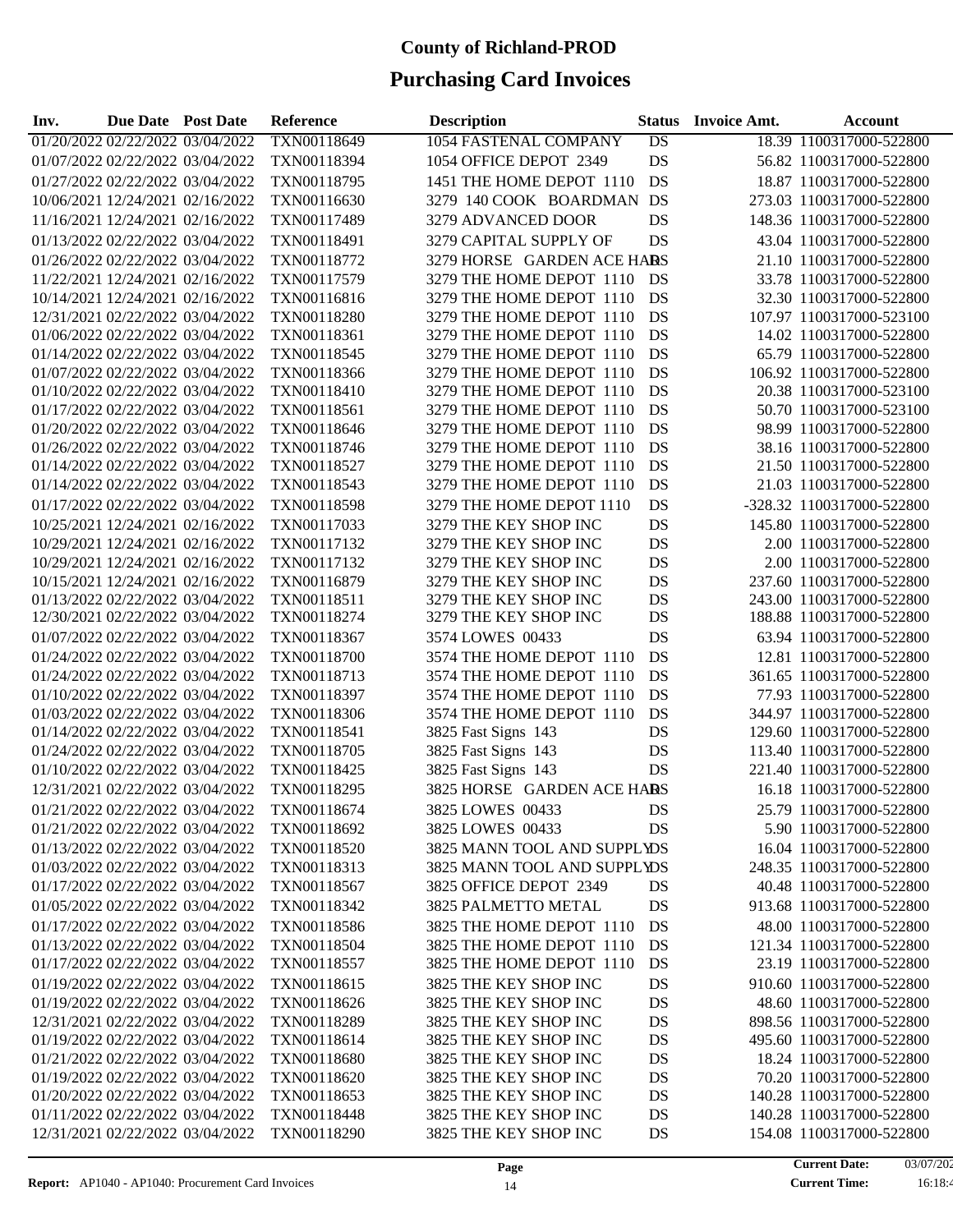## **Purchasing Card Invoices**

| Inv. | Due Date Post Date |                                  | <b>Reference</b> | <b>Description</b>           | <b>Status</b> | <b>Invoice Amt.</b> | Account                          |
|------|--------------------|----------------------------------|------------------|------------------------------|---------------|---------------------|----------------------------------|
|      |                    | 12/31/2021 02/22/2022 03/04/2022 | TXN00118301      | 3825 THE KEY SHOP INC        | DS            |                     | 93.84 1100317000-522800          |
|      |                    | 01/20/2022 02/22/2022 03/04/2022 | TXN00118639      | 3825 THE KEY SHOP INC        | DS            |                     | 237.48 1100317000-522800         |
|      |                    | 12/30/2021 02/22/2022 03/04/2022 | TXN00118271      | 3825 Wilsonart Columbia      | DS            |                     | 22.68 1100317000-522800          |
|      |                    | 01/21/2022 02/22/2022 03/04/2022 | TXN00118672      | 4109 CES 31                  | DS            |                     | 237.60 1100317000-522800         |
|      |                    | 01/05/2022 02/22/2022 03/04/2022 | TXN00118333      | 4109 LOWES 00433             | DS            |                     | 14.01 1100317000-522800          |
|      |                    | 01/26/2022 02/22/2022 03/04/2022 | TXN00118756      | 4109 LOWES 00433             | DS            |                     | 35.62 1100317000-523100          |
|      |                    | 01/21/2022 02/22/2022 03/04/2022 | TXN00118687      | 4109 LOWES 00499             | DS            |                     | 4.98 1100317000-522800           |
|      |                    | 01/25/2022 02/22/2022 03/04/2022 | TXN00118733      | 4109 LOWES 01064             | DS            |                     | 9.69 1100317000-522800           |
|      |                    | 12/31/2021 02/22/2022 03/04/2022 | TXN00118298      | 4768 BAKER DISTRIBUTING 57DS |               |                     | 96.67 1100317000-522400          |
|      |                    | 01/26/2022 02/22/2022 03/04/2022 | TXN00118769      | 4768 TRANE SUPPLY 115409     | DS            |                     | 763.99 1100317000-522400         |
|      |                    | 01/25/2022 02/22/2022 03/04/2022 | TXN00118736      | 4768 UNITED REFRIG BR U2     | DS            |                     | 138.18 1100317000-522800         |
|      |                    | 01/24/2022 02/22/2022 03/04/2022 | TXN00118711      | 5136 GOOD SPORTSMAN          | DS            |                     | 15.00 1100317000-522800          |
|      |                    | 01/17/2022 02/22/2022 03/04/2022 | TXN00118576      | 5136 PROPANE SERV PRODUCTDS  |               |                     | 1,910.93 1100317000-522300       |
|      |                    | 10/01/2021 12/24/2021 02/16/2022 | TXN00116539      | 6136 CHEMSEARCH              | DS            |                     | 410.24 1100317000-522900         |
|      |                    | 10/11/2021 12/24/2021 02/16/2022 | TXN00116738      | 6136 DOLLAR GENERAL 9530 DS  |               |                     | 20.52 1100317000-522900          |
|      |                    | 01/19/2022 02/22/2022 03/04/2022 | TXN00118617      | <b>6136 HILTONS POWER</b>    | DS            |                     | 29.74 1100317000-522900          |
|      |                    | 01/14/2022 02/22/2022 03/04/2022 | TXN00118549      | 6136 JAWSCLEANS COM          | DS            |                     | 194.87 1100317000-522900         |
|      |                    | 11/02/2021 12/24/2021 02/16/2022 | TXN00117211      | 6136 LOWES 00433             | DS            |                     | 15.07 1100317000-522900          |
|      |                    | 01/20/2022 02/22/2022 03/04/2022 | TXN00118659      | 6136 LOWES 00433             | DS            |                     | 68.95 1100317000-523100          |
|      |                    | 11/18/2021 12/24/2021 02/16/2022 | TXN00117529      | 6136 LOWES 03026             | DS            |                     | 7.54 1100317000-522900           |
|      |                    | 01/03/2022 02/22/2022 03/04/2022 | TXN00118303      | 6136 LOWES 03026             | <b>DS</b>     |                     | 96.53 1100317000-522900          |
|      |                    | 01/19/2022 02/22/2022 03/04/2022 | TXN00118632      | 6136 LOWES 03026             | DS            |                     | 40.48 1100317000-522900          |
|      |                    | 01/12/2022 02/22/2022 03/04/2022 | TXN00118483      | 6136 PAW CATERING BEYONIDS   |               |                     | 1,368.50 1100317000-522800       |
|      |                    | 01/17/2022 02/22/2022 03/04/2022 | TXN00118599      | 6136 SQ AERO SERVICES INC DS |               |                     | 650.00 1100317000-522800         |
|      |                    | 01/03/2022 02/22/2022 03/04/2022 | TXN00118314      | 6136 TRACTOR SUPPLY 1521     | DS            |                     | 21.59 1100317000-523100          |
|      |                    | 01/12/2022 02/22/2022 03/04/2022 | TXN00118463      | 6136 TRACTOR SUPPLY 1521     | DS            |                     | 8.63 1100317000-523100           |
|      |                    | 01/17/2022 02/22/2022 03/04/2022 | TXN00118563      | 6136 TRACTOR SUPPLY 1521     | DS            |                     | 136.03 1100317000-523100         |
|      |                    | 01/06/2022 02/22/2022 03/04/2022 | TXN00118356      | 6481 LOWES 00433             | DS            |                     | 37.98 1100317000-522800          |
|      |                    | 01/10/2022 02/22/2022 03/04/2022 | TXN00118411      | 6481 LOWES 00433             | DS            |                     | 12.94 1100317000-522800          |
|      |                    | 01/20/2022 02/22/2022 03/04/2022 | TXN00118634      | 6481 THE HOME DEPOT 1110     | DS            |                     | 199.49 1100317000-522800         |
|      |                    | 01/14/2022 02/22/2022 03/04/2022 | TXN00118548      | 6481 THE HOME DEPOT 1110     | DS            |                     | 131.97 1100317000-522800         |
|      |                    | 01/12/2022 02/22/2022 03/04/2022 | TXN00118469      | 6481 THE HOME DEPOT 1110     | DS            |                     | 10.77 1100317000-522800          |
|      |                    | 01/17/2022 02/22/2022 03/04/2022 | TXN00118602      | 6481 THE HOME DEPOT 1110     | DS            |                     | 176.86 1100317000-522800         |
|      |                    | 01/12/2022 02/22/2022 03/04/2022 | TXN00118484      | 6481 THE HOME DEPOT 1110     | DS            |                     | 193.50 1100317000-522800         |
|      |                    | 01/06/2022 02/22/2022 03/04/2022 | TXN00118350      | 6481 THE HOME DEPOT 1110     | DS            |                     | 14.31 1100317000-522800          |
|      |                    | 01/21/2022 02/22/2022 03/04/2022 | TXN00118697      | 6481 THE HOME DEPOT 1110     | DS            |                     | 82.76 1100317000-522800          |
|      |                    | 01/24/2022 02/22/2022 03/04/2022 | TXN00118721      | 6481 THE HOME DEPOT 1110     | DS            |                     | 52.86 1100317000-522800          |
|      |                    | 01/20/2022 02/22/2022 03/04/2022 | TXN00118658      | 6481 THE HOME DEPOT 1110     | DS            |                     | 22.73 1100317000-522800          |
|      |                    | 01/10/2022 02/22/2022 03/04/2022 | TXN00118429      | 6481 THE HOME DEPOT 1110     | DS            |                     | 112.23 1100317000-522800         |
|      |                    | 01/21/2022 02/22/2022 03/04/2022 | TXN00118675      | 8076 PALMETTO OPTICAL        | DS            |                     | 709.99 1100317000-524900         |
|      |                    | 01/11/2022 02/22/2022 03/04/2022 | TXN00118446      | 8076 SC OFFICE ELEV AMUSE DS |               |                     | 50.00 1100317000-521800          |
|      |                    | 01/06/2022 02/22/2022 03/04/2022 | TXN00118362      | 8076 STAPLES DIRECT          | DS            |                     | 76.82 1100317000-524400          |
|      |                    | 12/30/2021 02/22/2022 03/04/2022 | TXN00118270      | 8257 CAPITAL SUPPLY OF       | DS            |                     | 546.25 1100317000-522800         |
|      |                    | 01/10/2022 02/22/2022 03/04/2022 | TXN00118413      | 8257 CAPITAL SUPPLY OF       | DS            |                     | 103.31 1100317000-522800         |
|      |                    | 12/30/2021 02/22/2022 03/04/2022 | TXN00118278      | 8257 FERGUSON ENT 27         | DS            |                     | 53.29 1100317000-522800          |
|      |                    | 12/31/2021 02/22/2022 03/04/2022 | TXN00118286      | 8257 LOWES 00433             | DS            |                     | 161.15 1100317000-522800         |
|      |                    | 01/10/2022 02/22/2022 03/04/2022 | TXN00118418      | 8257 LOWES 00433             | DS            |                     | 200.32 1100317000-522800         |
|      |                    | 01/03/2022 02/22/2022 03/04/2022 | TXN00118316      | 8257 LOWES 00433             | DS            |                     | 167.92 1100317000-522800         |
|      |                    | 01/07/2022 02/22/2022 03/04/2022 | TXN00118380      | 8257 LOWES 00433             | DS            |                     | 74.22 1100317000-522800          |
|      |                    | 01/05/2022 02/22/2022 03/04/2022 | TXN00118326      | 8257 LOWES 00433             | DS            |                     | 46.53 1100317000-522800          |
|      |                    | 01/06/2022 02/22/2022 03/04/2022 | TXN00118354      | 8257 LOWES 03026             | DS            |                     | 48.61 1100317000-522800          |
|      |                    | 01/03/2022 02/22/2022 03/04/2022 | TXN00118309      | 8257 THE HOME DEPOT 1110     | DS            |                     | 24.27 1100317000-522800          |
|      |                    | 01/07/2022 02/22/2022 03/04/2022 | TXN00118395      | 8257 THE HOME DEPOT 1112 DS  |               |                     | 52.82 1100317000-522800          |
|      |                    |                                  |                  | Page                         |               |                     | <b>Current Date:</b><br>03/07/20 |

**Report:** AP1040 - AP1040: Procurement Card Invoices 15

**Current Date: Current Time:**

16:18:45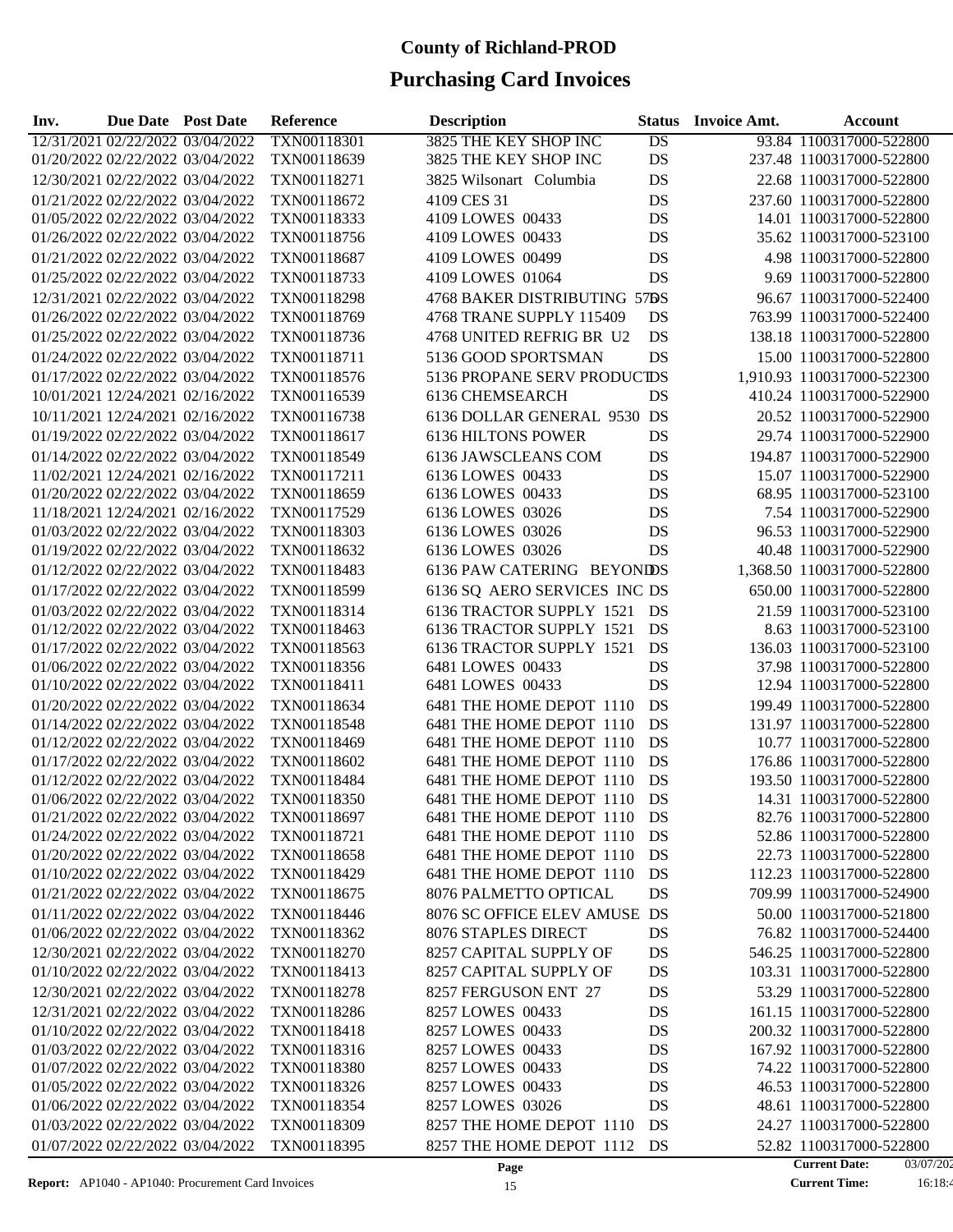| Inv. | Due Date Post Date |                                                                      | Reference                  | <b>Description</b>                          | <b>Status</b>   | <b>Invoice Amt.</b> | <b>Account</b>                                      |
|------|--------------------|----------------------------------------------------------------------|----------------------------|---------------------------------------------|-----------------|---------------------|-----------------------------------------------------|
|      |                    | 01/05/2022 02/22/2022 03/04/2022                                     | TXN00118340                | 8257 TRACTOR SUPPLY 2329                    | $\overline{DS}$ |                     | 156.58 1100317000-522800                            |
|      |                    | 01/27/2022 02/22/2022 03/04/2022                                     | TXN00118799                | 9650 OFFICE DEPOT 1214                      | DS              |                     | 371.51 1100317000-522800                            |
|      |                    | 09/06/2021 12/24/2021 02/16/2022                                     | TXN00115988                | CAPITAL SUPPLY OF COLUMBDS                  |                 |                     | 26.70 1100317000-522800                             |
|      |                    | 09/09/2021 12/24/2021 02/16/2022                                     | TXN00116027                | <b>LOWES 00433</b>                          | <b>DS</b>       |                     | 25.83 1100317000-522800                             |
|      |                    | 09/09/2021 12/24/2021 02/16/2022                                     | TXN00116005                | THE HOME DEPOT 1110                         | <b>DS</b>       |                     | 202.40 1100317000-522800                            |
|      |                    | 09/09/2021 12/24/2021 02/16/2022                                     | TXN00116025                | THE HOME DEPOT 1110                         | <b>DS</b>       |                     | 110.73 1100317000-522800                            |
|      |                    | 09/10/2021 12/24/2021 02/16/2022                                     | TXN00116048                | THE HOME DEPOT 1110                         | <b>DS</b>       |                     | 33.44 1100317000-522800                             |
|      |                    | 09/13/2021 12/24/2021 02/16/2022                                     | TXN00116076                | THE HOME DEPOT 1110                         | <b>DS</b>       |                     | 8.62 1100317000-522800                              |
|      |                    | 09/13/2021 12/24/2021 02/16/2022<br>09/10/2021 12/24/2021 02/16/2022 | TXN00116110                | THE HOME DEPOT 1110                         | <b>DS</b>       |                     | 8.61 1100317000-522800                              |
|      |                    | 09/13/2021 12/24/2021 02/16/2022                                     | TXN00116069<br>TXN00116096 | THE HOME DEPOT 1110<br>THE HOME DEPOT 1110  | DS<br>DS        |                     | 186.88 1100317000-522800<br>22.02 1100317000-522800 |
|      |                    | 09/06/2021 12/24/2021 02/16/2022                                     | TXN00115965                | THE HOME DEPOT 1112                         | DS              |                     | 43.73 1100317000-522800                             |
|      |                    | 09/21/2021 12/24/2021 02/16/2022                                     | TXN00116282                | THE KEY SHOP INC                            | <b>DS</b>       |                     | 2.00 1100317000-522800                              |
|      |                    |                                                                      |                            |                                             |                 | 20,640.09           |                                                     |
|      |                    | 3170                                                                 |                            | Facilities&Ground Maint Divisi Total        |                 |                     |                                                     |
| 3650 |                    | <b>Solid Waste/Landfill</b>                                          |                            |                                             |                 |                     |                                                     |
|      |                    | 01/20/2022 02/22/2022 03/04/2022                                     | TXN00118641                | 3197 AUTOZONE4881AUTOZONES                  |                 |                     | 30.00 2101365004-522900                             |
|      |                    | 12/30/2021 02/22/2022 03/04/2022                                     | TXN00118279                | 3197 BLYTHEWOOD FEED ANDDS                  |                 |                     | 57.98 2101365004-521600                             |
|      |                    | 01/20/2022 02/22/2022 03/04/2022                                     | TXN00118655                | 3197 BLYTHEWOOD FEED ANDDS                  |                 |                     | 86.97 2101365004-521600                             |
|      |                    | 01/18/2022 02/22/2022 03/04/2022                                     | TXN00118607                | 3197 THOMPSON SERVICES INDS                 |                 |                     | 81.19 2101365003-527200                             |
|      |                    | 01/18/2022 02/22/2022 03/04/2022                                     | TXN00118606                | 3197 THOMPSON SERVICES INDS                 |                 |                     | 92.80 2101365003-527200                             |
|      |                    | 01/21/2022 02/22/2022 03/04/2022                                     | TXN00118667                | 3197 THOMPSON SERVICES INDS                 |                 |                     | -92.80 2101365003-527200                            |
|      |                    | 01/21/2022 02/22/2022 03/04/2022                                     | TXN00118683                | 3197 THOMPSON SERVICES INDS                 |                 |                     | -81.19 2101365003-527200                            |
|      |                    | 01/07/2022 02/22/2022 03/04/2022                                     | TXN00118386                | 3197 WM TRACKER                             | DS              |                     | 1,390.00 2101365003-527200                          |
|      |                    | 3650                                                                 |                            | <b>Total</b><br><b>Solid Waste/Landfill</b> |                 | 1,564.95            |                                                     |
|      |                    |                                                                      |                            |                                             |                 |                     |                                                     |
| 3670 |                    | <b>Utility Systems</b>                                               |                            |                                             |                 |                     |                                                     |
|      |                    | 01/07/2022 02/22/2022 03/04/2022                                     | TXN00118364                | 3695 Amazon com D11L18MH3 DS                |                 |                     | 79.92 2110367000-521000                             |
|      |                    | 01/06/2022 02/22/2022 03/04/2022                                     | TXN00118351                | 3695 AMZN Mktp US CV3LC19MBS                |                 |                     | 11.04 2110367000-522900                             |
|      |                    | 01/06/2022 02/22/2022 03/04/2022                                     | TXN00118346                | 3695 AMZN Mktp US R58CG3J53DS               |                 |                     | 100.11 2110367000-523000                            |
|      |                    | 01/07/2022 02/22/2022 03/04/2022                                     | TXN00118383                | 3695 AWWA ORG                               | DS              |                     | 259.00 2110367000-521400                            |
|      |                    | 01/11/2022 02/22/2022 03/04/2022                                     | TXN00118443                | 3695 CSAWWA WEASC SCEC DS                   |                 |                     | 560.00 2110367000-526400                            |
|      |                    | 12/31/2021 02/22/2022 03/04/2022                                     | TXN00118300                | 3695 NPC NEW PIG CORP                       | DS              |                     | -177.41 2110367000-522800                           |
|      |                    | 01/10/2022 02/22/2022 03/04/2022                                     | TXN00118431                | 9391 AMZN MKTP US 5I0941QTDS                |                 |                     | 43.19 2110367000-521000                             |
|      |                    | 01/26/2022 02/22/2022 03/04/2022                                     | TXN00118743                | 9391 DILMAR OIL COMPANY DS                  |                 |                     | 89.56 2110367000-522700                             |
|      |                    | 01/19/2022 02/22/2022 03/04/2022                                     | TXN00118618                | 9391 LAWMENS DISTRIBUTIONDS                 |                 |                     | 239.70 2110367000-521000                            |
|      |                    | 01/27/2022 02/22/2022 03/04/2022                                     | TXN00118780                | 9391 SCRWA                                  | DS              |                     | 600.00 2110367000-526400                            |
|      |                    | 01/20/2022 02/22/2022 03/04/2022                                     | TXN00118656                | 9391 TELEDYNE INSTRUMENTSS                  |                 |                     | 179.28 2110367000-522700                            |
|      |                    | 3670                                                                 |                            | <b>Utility Systems</b><br><b>Total</b>      |                 | 1,984.39            |                                                     |
|      |                    |                                                                      |                            |                                             |                 |                     |                                                     |
| 3678 |                    | <b>Airport Operations</b>                                            |                            |                                             |                 |                     |                                                     |
|      |                    | 01/27/2022 02/22/2022 03/04/2022                                     | TXN00118793                | 2291 GRAYBAR ELECTRIC                       | DS              |                     | 300.14 2170367800-522800                            |
|      |                    | 01/04/2022 02/22/2022 03/04/2022                                     | TXN00118323                | 2291 ULINE SHIP SUPPLIES                    | DS              |                     | 1,362.19 2170367800-522800                          |
|      |                    | 01/11/2022 02/22/2022 03/04/2022                                     | TXN00118450                | 5759 JIMMY JOHNS 896 MO DS                  |                 |                     | 139.80 2170367800-524200                            |
|      |                    | 10/08/2021 12/24/2021 02/16/2022                                     | TXN00116688                | 5759 JOHNSON CONTROLS FIRIDS                |                 |                     | 600.00 2170367800-522600                            |
|      |                    | 01/11/2022 02/22/2022 03/04/2022                                     | TXN00118440                | 5759 PUBLIX 597                             | DS              |                     | 5.08 2170367800-524200                              |
|      |                    | 01/11/2022 02/22/2022 03/04/2022                                     | TXN00118438                | 5759 Roof Maintenance Organiza DS           |                 |                     | 420.00 2170367800-522800                            |
|      |                    | 01/21/2022 02/22/2022 03/04/2022                                     | TXN00118685                | 5759 Roof Maintenance Organiza DS           |                 |                     | 430.00 2170367800-522800                            |
|      |                    | 01/07/2022 02/22/2022 03/04/2022                                     | TXN00118381                | 5759 SC AVIATION ASSOCIATIOS                |                 |                     | 350.00 2170367800-526400                            |
|      |                    | 09/22/2021 12/24/2021 02/16/2022                                     | TXN00116307                | JOHNSON CONTROLS FIRE                       | DS              |                     | 277.57 2170367800-522600                            |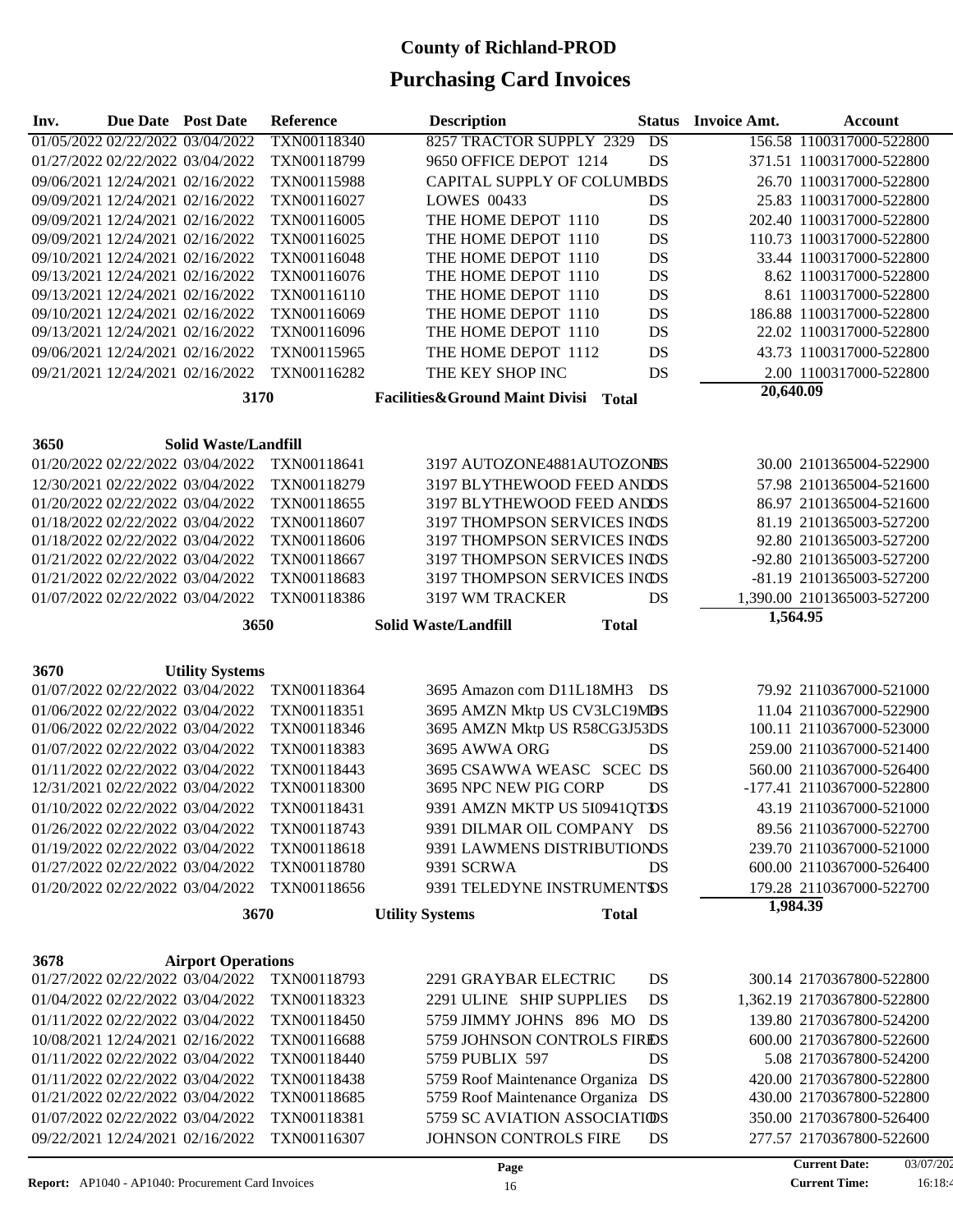| Inv.                             | Due Date Post Date              | Reference                         | <b>Description</b>                 |              | <b>Status</b> Invoice Amt. | <b>Account</b>             |
|----------------------------------|---------------------------------|-----------------------------------|------------------------------------|--------------|----------------------------|----------------------------|
|                                  | 3678                            |                                   | <b>Airport Operations</b>          | <b>Total</b> | 3,884.78                   |                            |
|                                  |                                 |                                   |                                    |              |                            |                            |
| 4510                             | <b>Conservation Commission</b>  |                                   |                                    |              |                            |                            |
| 11/05/2021 12/24/2021 02/16/2022 |                                 | TXN00117307                       | 1746 CAYCE ACE HARDWARE DS         |              |                            | 13.90 1209451002-523300    |
| 01/26/2022 02/22/2022 03/04/2022 |                                 | TXN00118765                       | 1746 FSP SC ASSOCIATION FORDS      |              |                            | 200.00 1209451000-526400   |
| 01/24/2022 02/22/2022 03/04/2022 |                                 | TXN00118706                       | 1746 HORSE GARDEN ACE HARS         |              |                            | 9.99 1209451001-524100     |
| 01/27/2022 02/22/2022 03/04/2022 |                                 | TXN00118781                       | 1746 LOWES 01064                   | DS           |                            | 136.68 1209451001-522800   |
| 01/20/2022 02/22/2022 03/04/2022 |                                 | TXN00118663                       | 1746 SQ FORESITE CONSULTINGS       |              |                            | 209.99 1209451000-547100   |
| 01/25/2022 02/22/2022 03/04/2022 |                                 | TXN00118726                       | 1746 WALMART COM AA                | DS           |                            | 54.21 1209451000-521000    |
| 01/25/2022 02/22/2022 03/04/2022 |                                 | TXN00118735                       | 1746 WALMART COM AA                | DS           |                            | 26.97 1209451000-521000    |
| 01/25/2022 02/22/2022 03/04/2022 |                                 | TXN00118738                       | 1746 WALMART COM AA                | DS           |                            | 72.09 1209451000-521000    |
| 01/10/2022 02/22/2022 03/04/2022 |                                 | TXN00118428                       | 1746 ZOOM US 888 799 9666          | DS           |                            | 16.19 1209451000-547100    |
|                                  | 4510                            |                                   | <b>Conservation Commission</b>     |              | 740.02                     |                            |
|                                  |                                 |                                   |                                    | <b>Total</b> |                            |                            |
| 6500                             |                                 | <b>Neighborhood Redevelopment</b> |                                    |              |                            |                            |
| 01/13/2022 02/22/2022 03/04/2022 |                                 | TXN00118498                       | 7832 OPC COL SERVICE FEE           | DS           |                            | 3.73 1210650000-526400     |
| 01/13/2022 02/22/2022 03/04/2022 |                                 | TXN00118512                       | 7832 OPC Midlands Tech T F         | DS           |                            | 149.00 1210650000-526400   |
|                                  |                                 |                                   |                                    |              | 152.73                     |                            |
|                                  | 6500                            |                                   | <b>Neighborhood Redevelopment</b>  | <b>Total</b> |                            |                            |
|                                  |                                 |                                   |                                    |              |                            |                            |
| 8300                             | <b>Transportation Tax</b>       |                                   |                                    |              |                            |                            |
| 10/14/2021 12/24/2021 02/16/2022 |                                 | TXN00116808                       | 0459 AMERICAN PUBLIC WORKSS        |              |                            | 18.00 1231830001-526400    |
| 01/26/2022 02/22/2022 03/04/2022 |                                 | TXN00118763                       | 0459 LESESNE INDUSTRIES            | DS           |                            | 151.68 1231830001-524100   |
| 01/07/2022 02/22/2022 03/04/2022 |                                 | TXN00118389                       | 0459 LESESNE INDUSTRIES            | DS           |                            | 976.28 1231830001-524100   |
| 01/27/2022 02/22/2022 03/04/2022 |                                 | TXN00118809                       | 0459 OFFICE DEPOT 1214             | DS           |                            | 48.59 1231830001-521000    |
|                                  | 8300                            |                                   | <b>Transportation Tax</b>          | <b>Total</b> | 1,194.55                   |                            |
|                                  |                                 |                                   |                                    |              |                            |                            |
| 9920                             | <b>State and Federal Grants</b> |                                   |                                    |              |                            |                            |
| 10/04/2021 12/24/2021 02/16/2022 |                                 | TXN00116590                       | 1613 B H PHOTO 800 606 6969        | DS           |                            | 2,346.36 1200992020-526400 |
| 01/10/2022 02/22/2022 03/04/2022 |                                 | TXN00118430                       | 1613 ZOOM US 888 799 9666          | DS           |                            | 16.19 1200992020-524900    |
| 01/25/2022 02/22/2022 03/04/2022 |                                 | TXN00118729                       | <b>1889 ADOBE CREATIVE CLOUDDS</b> |              |                            | 959.88 1200992020-521000   |
| 01/05/2022 02/22/2022 03/04/2022 |                                 | TXN00118331                       | <b>4475 COASTAL SANITARY</b>       | DS           |                            | 2,252.99 1200992020-521000 |
| 12/31/2021 02/22/2022 03/04/2022 |                                 | TXN00118297                       | 4475 MED EXPRESS INC               | DS           |                            | 3,645.00 1200992020-521000 |
| 01/10/2022 02/22/2022 03/04/2022 |                                 | TXN00118424                       | 4475 MED EXPRESS INC               | DS           |                            | 3,645.00 1200992020-521000 |
| 01/13/2022 02/22/2022 03/04/2022 |                                 | TXN00118494                       | 4475 MED EXPRESS INC               | DS           |                            | 3,645.00 1200992020-521000 |
| 01/11/2022 02/22/2022 03/04/2022 |                                 | TXN00118454                       | 4475 MED EXPRESS INC               | DS           |                            | 3,645.00 1200992020-521000 |
| 01/03/2022 02/22/2022 03/04/2022 |                                 | TXN00118317                       | 4475 USA SUPPLY                    | DS           |                            | 2,077.92 1200992020-521000 |
| 11/17/2021 12/24/2021 02/16/2022 |                                 | TXN00117514                       | 8681 PUBLIX 067                    | DS           |                            | 66.48 1202992010-521000    |
| 11/08/2021 12/24/2021 02/16/2022 |                                 | TXN00117330                       | 8681 TST THE GRAND ON MAINS        |              |                            | 271.35 1202992010-521000   |
| 09/24/2021 12/24/2021 02/16/2022 |                                 | TXN00116394                       | KALAHARI RESORT PA                 | DS           |                            | -96.00 1200992020-526400   |
| 09/13/2021 12/24/2021 02/16/2022 |                                 | TXN00116105                       | <b>WDW RESORTS RESV</b>            | DS           |                            | 1,175.65 1200992020-526400 |
|                                  | 9920                            |                                   | <b>State and Federal Grants</b>    | <b>Total</b> | 23,650.82                  |                            |
|                                  |                                 |                                   |                                    |              |                            |                            |
| 9930                             | <b>Special Revenue</b>          |                                   |                                    |              |                            |                            |
| 01/10/2022 02/22/2022 03/04/2022 |                                 | TXN00118423                       | 4768 GATEWAY SUPPLY                | DS           |                            | 2.02 1211993000-527600     |
| 01/10/2022 02/22/2022 03/04/2022 |                                 | TXN00118398                       | 4768 JOHNSTONE SUPPLY              | DS           |                            | 147.87 1211993000-527600   |
| 01/07/2022 02/22/2022 03/04/2022 |                                 | TXN00118373                       | 4768 UNITED REFRIG INC 486 DS      |              |                            | 89.64 1211993000-527600    |
|                                  | 9930                            |                                   | <b>Special Revenue</b>             | <b>Total</b> | 239.53                     |                            |
|                                  |                                 |                                   |                                    |              |                            |                            |